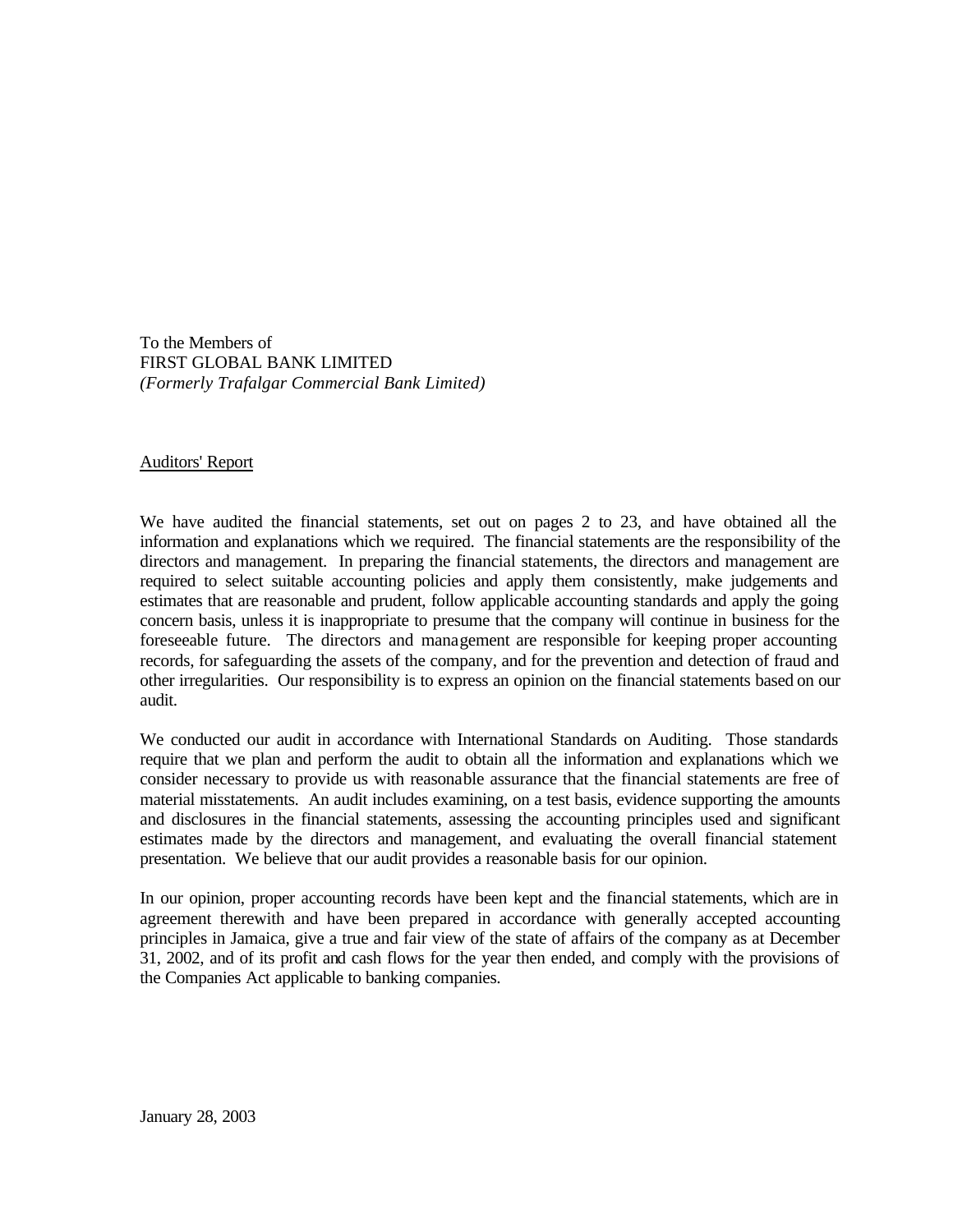# Balance Sheet

December 31, 2002

|                                                                                                                                                                                                                                                                                                                      | <b>Notes</b>                                   | 2002                                                                                                                              | 2001                                                                                                                              |
|----------------------------------------------------------------------------------------------------------------------------------------------------------------------------------------------------------------------------------------------------------------------------------------------------------------------|------------------------------------------------|-----------------------------------------------------------------------------------------------------------------------------------|-----------------------------------------------------------------------------------------------------------------------------------|
| <b>ASSETS</b>                                                                                                                                                                                                                                                                                                        |                                                |                                                                                                                                   |                                                                                                                                   |
| Cash resources<br>Investments, at cost<br>Loans, net of provision for probable losses<br>Securities purchased under resale agreements<br>Cheques and other instruments in-transit, net<br>Other assets<br><b>Taxation recoverable</b><br>Customers' liability under guarantees, as per contra<br><b>Fixed assets</b> | $\overline{4}$<br>5<br>6,21<br>21<br>7,21<br>8 | 295,734,903<br>4,266,081,231<br>476,212,656<br>894,217,406<br>210,112,653<br>247,981,737<br>1,226,286<br>51,827,462<br>37,457,015 | 269,862,074<br>1,642,062,700<br>318,490,739<br>463,191,007<br>119,900,646<br>139,754,073<br>1,226,286<br>16,272,878<br>15,925,012 |
|                                                                                                                                                                                                                                                                                                                      |                                                | \$6,480,851,349                                                                                                                   | 2,986,685,415                                                                                                                     |
| LIABILITIES AND SHAREHOLDERS' EQUITY                                                                                                                                                                                                                                                                                 |                                                |                                                                                                                                   |                                                                                                                                   |
| <b>LIABILITIES</b>                                                                                                                                                                                                                                                                                                   |                                                |                                                                                                                                   |                                                                                                                                   |
| Deposits<br>Securities sold under repurchase agreements<br>Obligations under finance leases<br>Other liabilities<br>Guarantees, per contra                                                                                                                                                                           | 9,21<br>21<br>10,21<br>11,21                   | 1,314,798,223<br>4,494,066,253<br>10,632,587<br>241,698,824<br>51,827,462                                                         | 1,104,445,508<br>1,606,916,375<br>2,125,928<br>96,177,063<br>16,272,878                                                           |
|                                                                                                                                                                                                                                                                                                                      |                                                | 6,113,023,349                                                                                                                     | 2,825,937,752                                                                                                                     |
| <b>SHAREHOLDERS' EQUITY</b>                                                                                                                                                                                                                                                                                          |                                                |                                                                                                                                   |                                                                                                                                   |
| Share capital<br>Reserve fund<br>Retained earnings                                                                                                                                                                                                                                                                   | 12<br>13                                       | 222,300,000<br>145,528,000<br>$\overline{\phantom{a}}$                                                                            | 137,300,000<br>23,447,663<br>$\overline{\phantom{a}}$                                                                             |
|                                                                                                                                                                                                                                                                                                                      |                                                | 367,828,000                                                                                                                       | 160,747,663                                                                                                                       |
|                                                                                                                                                                                                                                                                                                                      |                                                | \$6,480,851,349                                                                                                                   | 2,986,685,415                                                                                                                     |
| On behalf of the Board                                                                                                                                                                                                                                                                                               |                                                |                                                                                                                                   |                                                                                                                                   |
| Director                                                                                                                                                                                                                                                                                                             |                                                |                                                                                                                                   | Director                                                                                                                          |
| D. Orane                                                                                                                                                                                                                                                                                                             | A. Shirley                                     |                                                                                                                                   |                                                                                                                                   |

The accompanying notes form an integral part of the financial statements.

D. Wehby R. Spence Dunn

Director Secretary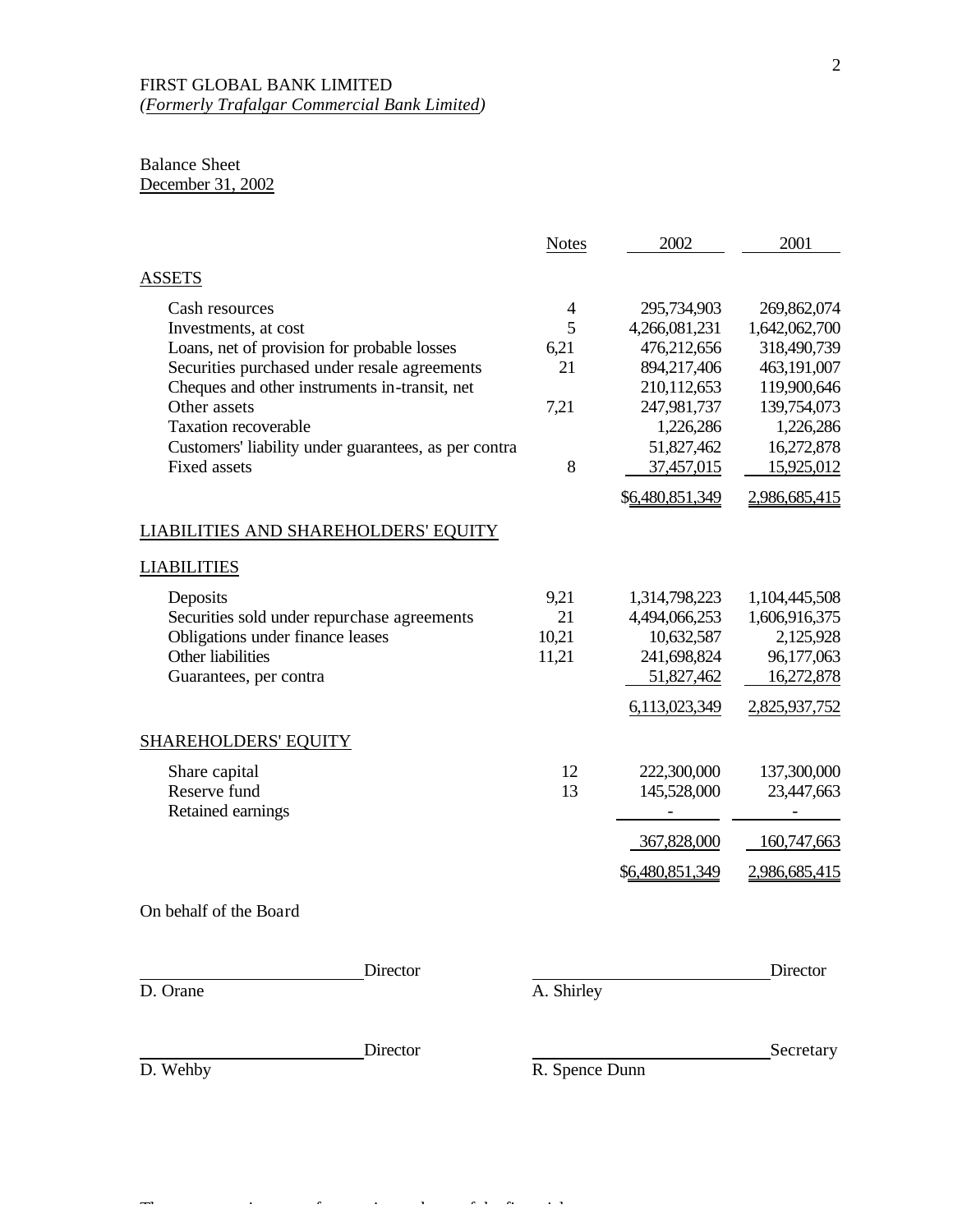# Statement of Revenue and Expenses Year ended December 31, 2002 *(with comparative figures for the fifteen months ended December 31, 2001)*

|                                    | <b>Notes</b> | 2002            | 2001          |
|------------------------------------|--------------|-----------------|---------------|
| Interest income:                   |              |                 |               |
| Loans                              |              | 104,073,579     | 96,097,561    |
| Deposits                           | 21           | 45,829,413      | 32,117,588    |
| <b>Securities</b>                  |              | 465,026,738     | 263,806,586   |
|                                    |              | 614,929,730     | 392,021,735   |
| Interest expense:                  |              |                 |               |
| Deposits                           | 21           | 64,297,055      | 75,514,074    |
| Other                              | 21           | 394,020,322     | 200, 367, 274 |
|                                    |              | 458,317,377     | 275,881,348   |
| Net interest income                |              | 156,612,353     | 116,140,387   |
| Provision for loan losses, net     | 6            | 10,000,000)     | 58,338,768)   |
|                                    |              | 146,612,353     | 57,801,619    |
| Non-Interest income:               |              |                 |               |
| Fees and commissions               |              | 62,770,803      | 38,314,461    |
| Foreign exchange gains             |              | 34,551,733      | 37,188,309    |
| Other                              | 21           | 51,803,182      | 7,745,565     |
|                                    |              | 149, 125, 718   | 83,248,335    |
| Net revenue                        |              | 295,738,071     | 141,049,954   |
| Non-interest expenses:             |              |                 |               |
| Employee compensation and benefits | 14           | 74,790,273)     | (58,713,862)  |
| Depreciation                       |              | 6,903,892)      | 6,595,590)    |
| Other operating expenses           | 21           | (83,203,644)    | 49,490,936)   |
| General administration expenses    | 21           | 8,759,925)      | 4,240,412)    |
|                                    |              | (173, 657, 734) | (119,040,800) |
| Net profit for the year/period     | 15           | \$122,080,337   | 22,009,154    |
| Earnings per share                 | 16           | \$1.78          | <u>0.41</u>   |

The accompanying notes for an integral part of the financial statements. The final statements of the financial statements.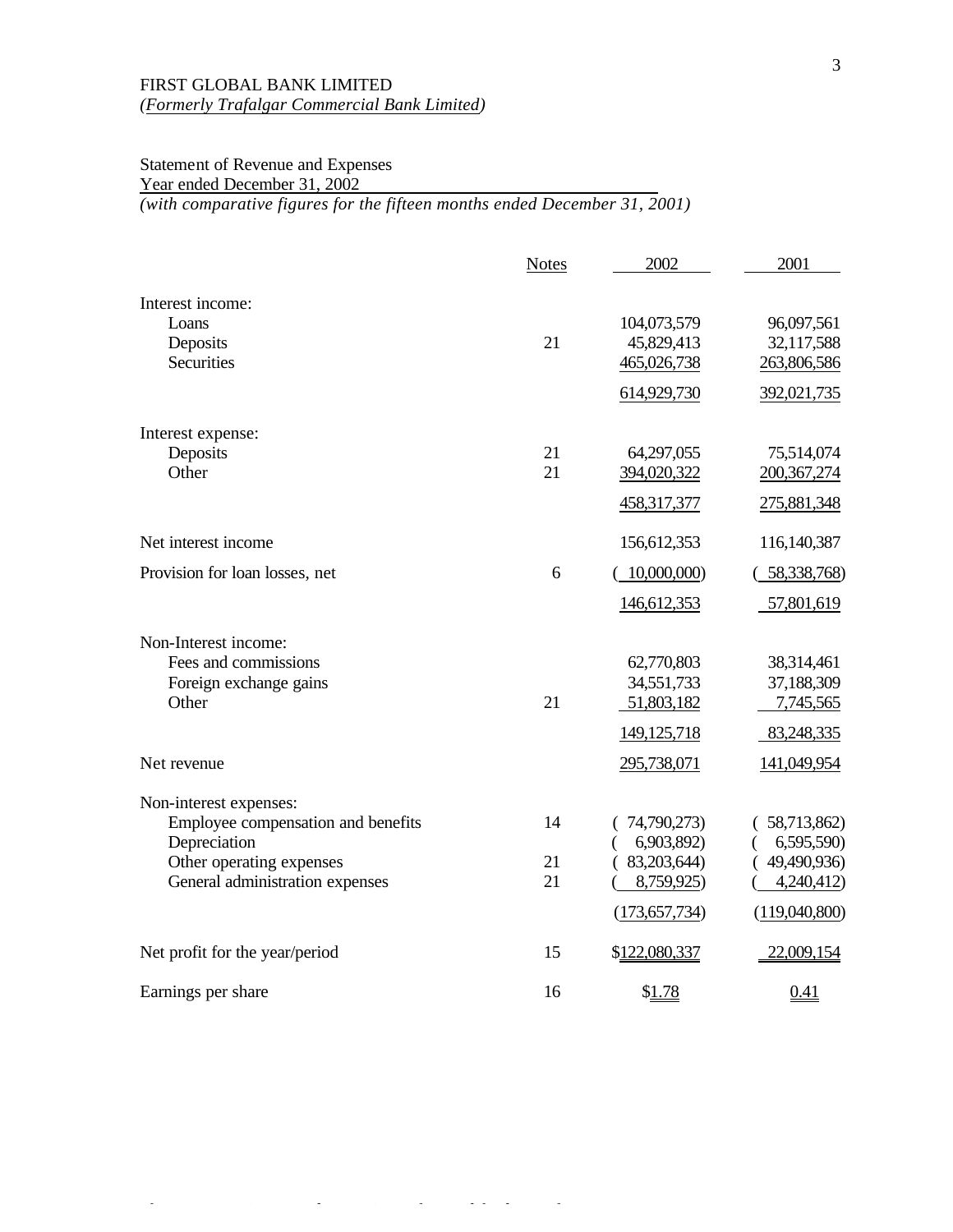# Statement of Changes in Shareholders' Equity Year ended December 31, 2002

*(with comparative figures for the fifteen months ended December 31, 2001)*

|                                                            | Share<br>capital<br>(note 12) | Reserve<br>fund<br>(note 13) | Retained<br>earnings | Total       |
|------------------------------------------------------------|-------------------------------|------------------------------|----------------------|-------------|
| Balances at September 30, 2000                             | 80,000,000                    | 4,181,884                    | 2,743,375)           | 81,438,509  |
| Share capital issued                                       | 57,300,000                    |                              |                      | 57,300,000  |
| Net profit, being total gains<br>recognised for the period |                               |                              | 22,009,154           | 22,009,154  |
| Transfer to reserve fund                                   |                               | 19,265,779                   | 19,265,779)          |             |
| Balances at December 31, 2001                              | 137,300,000                   | 23,447,663                   |                      | 160,747,663 |
| Share capital issued                                       | 85,000,000                    |                              |                      | 85,000,000  |
| Net profit, being total gains<br>recognised for the year   |                               |                              | 122,080,337          | 122,080,337 |
| Transfer to reserve fund                                   |                               | 122,080,337                  | (122,080,337)        |             |
| Balances at December 31, 2002                              | \$222,300,000                 | <u>145,528,000</u>           |                      | 367,828,000 |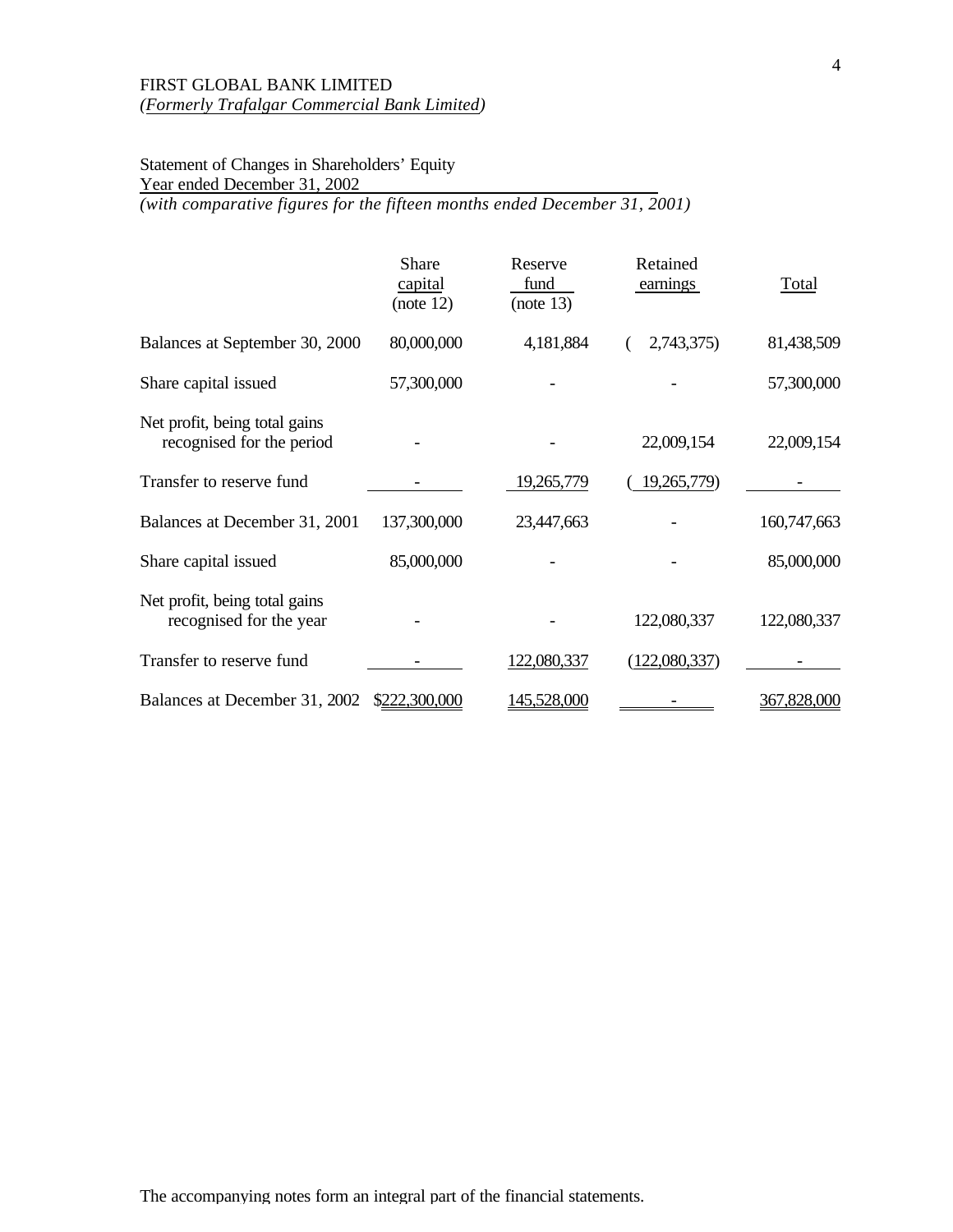# Statement of Cash Flows

Year ended December 31, 2002

*(with comparative figures for the fifteen months ended December 31, 2001)*

|                                                                                                                                                                                                                                                                                                                   | 2002                                                                                                                            | 2001                                                                                                                                      |
|-------------------------------------------------------------------------------------------------------------------------------------------------------------------------------------------------------------------------------------------------------------------------------------------------------------------|---------------------------------------------------------------------------------------------------------------------------------|-------------------------------------------------------------------------------------------------------------------------------------------|
| CASH FLOWS FROM OPERATING ACTIVITIES<br>Net profit for the year/period<br>Adjustments to reconcile net profit for the year/period<br>to net cash provided by operating activities:                                                                                                                                | 122,080,337                                                                                                                     | 22,009,154                                                                                                                                |
| Depreciation<br>Loss on disposal of fixed assets<br>Provision for probable loan losses<br>Interest receivable<br>Interest payable<br>Net cash provided by operating activities                                                                                                                                    | 6,903,892<br>2,352,230<br>10,000,000<br>69,548,082)<br>$\left($<br>45,179,587<br>116,467,964                                    | 6,595,590<br>54,058<br>58,338,768<br>83,362,189)<br>$\left($<br>29,631,030<br>33,266,411                                                  |
| CASH FLOWS FROM INVESTING ACTIVITIES<br>Investments<br>Loans<br>Securities purchased under resale agreements<br>Other assets<br><b>Taxation recoverable</b><br>Additions to fixed assets<br>Proceeds from disposal of fixed assets<br>Proceeds from share capital issued<br>Net cash used by investing activities | (2,624,018,531)<br>(167,721,917)<br>431,026,399)<br>38,679,582)<br>30,991,197)<br>€<br>203,072<br>85,000,000<br>(3,207,234,554) | (1,329,245,796)<br>56,696,594)<br>246,449,637)<br>4,650,757)<br>1,226,286)<br>6,271,593)<br>(<br>482,609<br>57,300,000<br>(1,586,758,054) |
| CASH FLOWS FROM FINANCING ACTIVITIES<br>Deposits<br>Loan and notes payable<br>Securities sold under repurchase agreements<br>Cheques and other items in transit, net<br>Obligations under finance leases<br>Other liabilities<br>Net cash provided by financing activities                                        | 210,352,715<br>2,887,149,878<br>90,212,007)<br>8,506,659<br>100,342,174<br>3,116,139,419                                        | 581,797,559<br>16,678,000)<br>1,087,375,133<br>77,351,679)<br>644,777<br>39,638,657<br>1,615,426,447                                      |
| Net increase in cash resources                                                                                                                                                                                                                                                                                    | 25,872,829                                                                                                                      | 61,934,804                                                                                                                                |
| Cash resources at beginning of year/period                                                                                                                                                                                                                                                                        | 269,862,074                                                                                                                     | 207,927,270                                                                                                                               |
| Cash resources at end of year/period                                                                                                                                                                                                                                                                              | \$ 295,734,903                                                                                                                  | 269,862,074                                                                                                                               |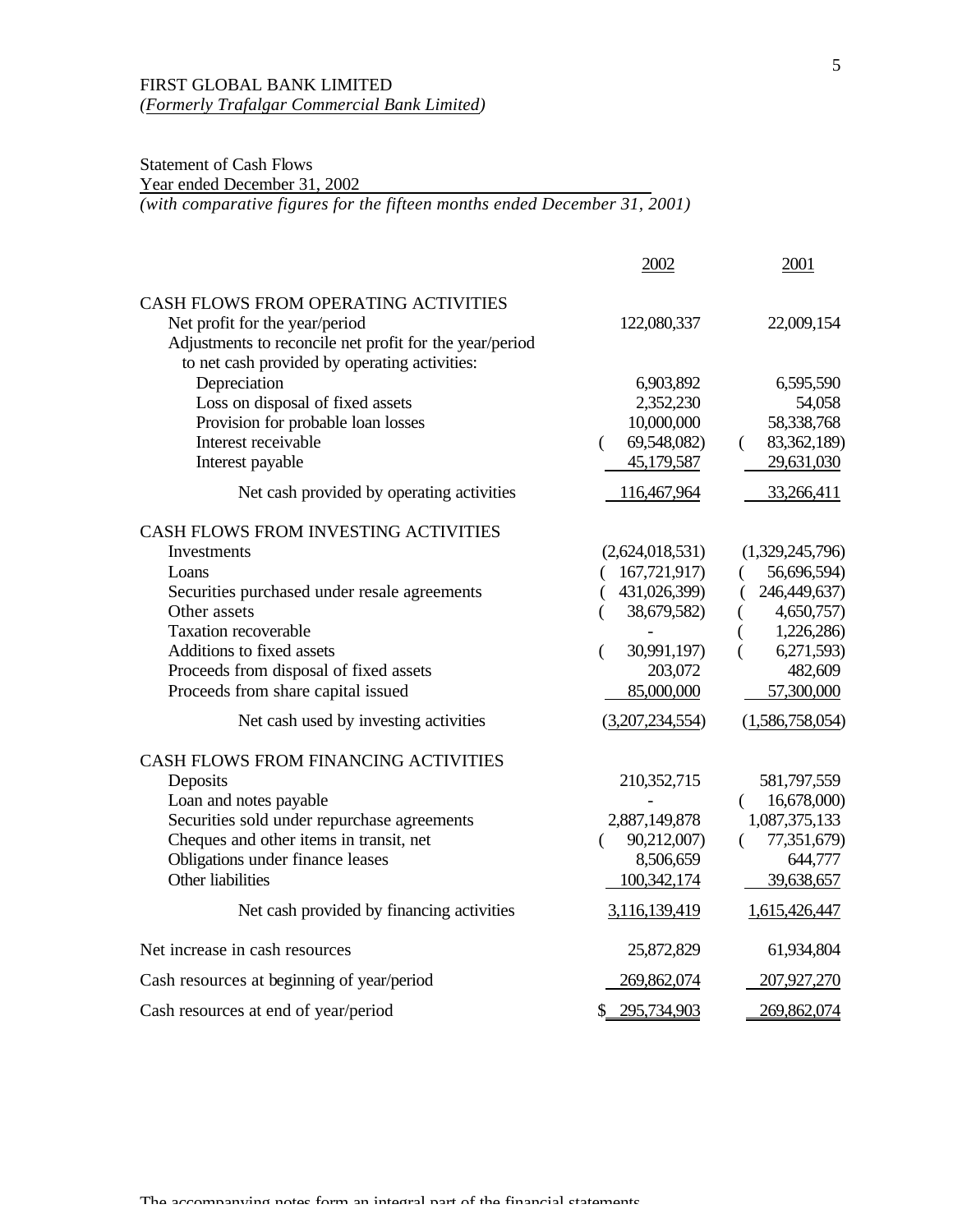Notes to the Financial Statements December 31, 2002 *(with comparative figures as at and for the fifteen months ended December 31, 2001)*

### 1. The company

The company is incorporated under the laws of Jamaica and its principal activities are the provision of commercial banking and related financial services.

The company up to September 30, 2000 was 51% owned by Trafalgar Development Bank Limited (TDB) and 49% by Grace, Kennedy & Company Limited (GK). As of that date, the company became a wholly-owned subsidiary of GK, incorporated in Jamaica. The company's name was changed with the approval of the Registrar of Companies on December 11, 2001, from Trafalgar Commercial Bank Limited to First Global Bank Limited.

#### 2. Bank licence

The company is licensed, and the financial statements are delivered, under the Banking Act (Act). During the year ended December 31, 2002, the company did not comply with Sections 13(1) (d) and 13 (1) (f) of the Act and Bank of Jamaica primary prudential ratio requirement.

These non-compliances were rectified as at December 31, 2002 and arrangements are in place to correct the deficiency in the primary prudential ratio subsequent to the year-end.

Except for the foregoing, all other provisions of the Act have been met.

#### 3. Basis of preparation and significant accounting policies

Basis of preparation:

The financial statements are prepared under the historical cost convention and in accordance with the provisions of the Companies Act and the Banking Act. The Banking Act states that, except as otherwise directed in writing by the Supervisor of Banks and Financial Institutions ("Supervisor"), the financial statements shall be prepared in accordance with Jamaican generally accepted accounting principles ("GAAP"). The financial statements conform, in all material respects, to GAAP, which is substantially codified in Statements of Standard Accounting Practice issued by the Institute of Chartered Accountants of Jamaica.

The preparation of the financia l statements in conformity with GAAP requires management to make estimates and assumptions that affect the reported amount of assets, liabilities, contingent assets and liabilities at the balance sheet date and the revenue and expenses for the year/period then ended. Actual amounts could differ from these estimates.

The financial statements are presented in Jamaica dollars. Where necessary, prior year's comparatives have been reclassified to conform with the 2002 presentation.

Significant accounting policies:

(a) Depreciation:

Fixed assets are depreciated on the straight-line method at annual rates, ranging from 5% to 20%, estimated to write off the assets over their expected useful lives. Leasehold improvements are depreciated over the period of the lease.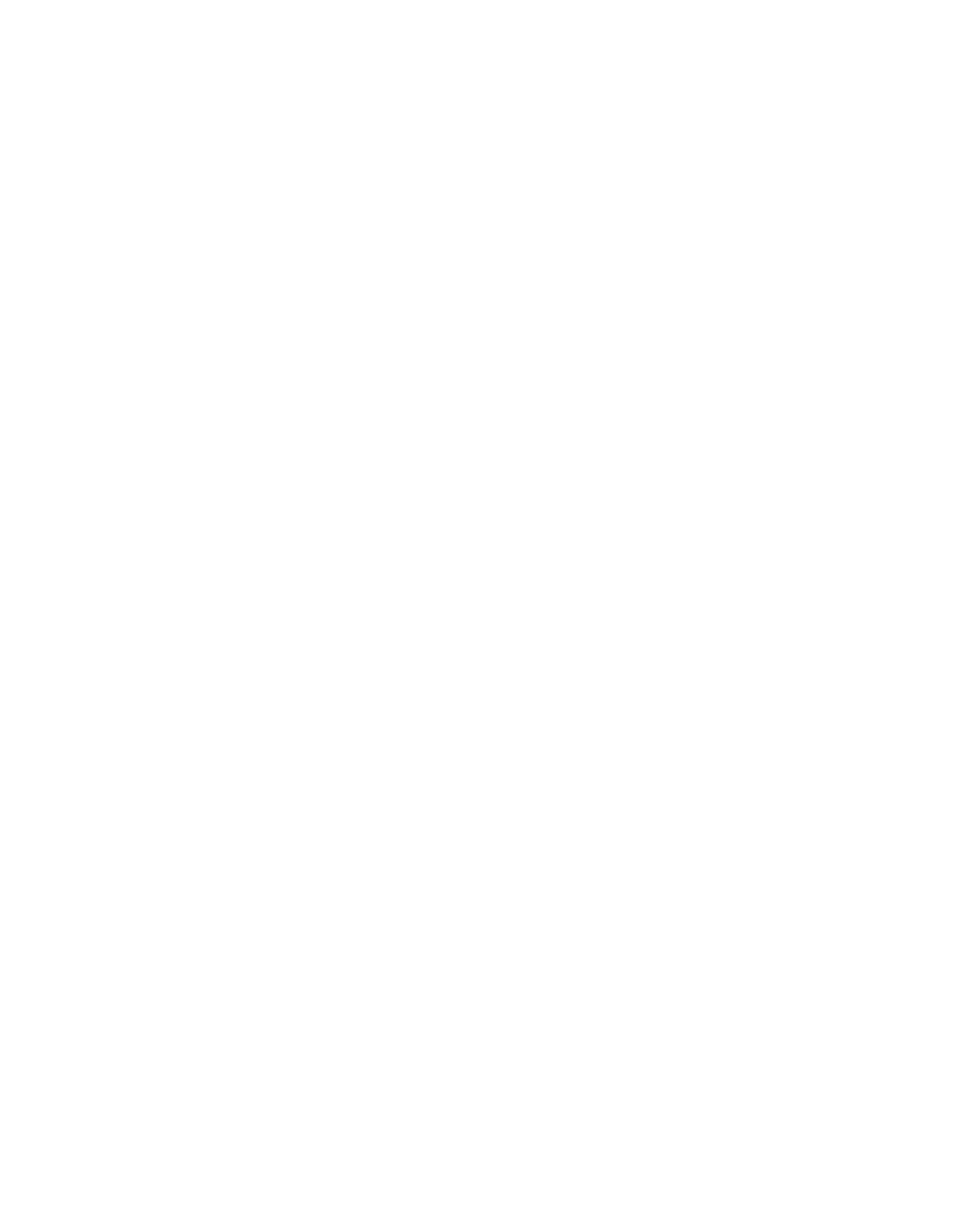#### 3. Basis of preparation and significant accounting policies (cont'd)

Significant accounting policies: (cont'd)

(b) Interest:

Interest income and expenses are recorded on the accrual basis, except that, where collection of interest income is considered doubtful or payment is outstanding for 90 days or more, the cash basis is used. Accrued interest on loans which are in arrears for 90 days and over is excluded from income in accordance with the Banking Act.

(c) Provision for probable loan losses:

The provision for probable loan losses is maintained at a level which management considers adequate to provide for potential losses. The level of the provision is based on the requirements of the Banking Act, management's evaluation of the composition of the loan portfolio, past experience, the anticipated net realisable value of security held and the prevailing and anticipated economic conditions. Amounts are written off from the provision whenever management concludes that such amounts may not be recovered.

General provisions for doubtful credits are established against the loan portfolio where a prudent assessment by the company of adverse economic trends suggests that losses may occur and such losses cannot be determined on an item-by-item basis. This provision is maintained at the minimum 1% established by the Supervisor.

(d) Foreign currencies:

The exchange rate of the Jamaica dollar against other currencies is established on a daily basis. Foreign currency balances outstanding at the balance sheet date are translated at the rates of exchange ruling on that date. Transactions in foreign currencies are converted at the rates of exchange ruling at the dates of those transactions.

Gains and losses arising from fluctuations in exchange rates are included in the statement of revenue and expenses.

(e) Investments:

Investments are carried at cost, however, the carrying amount is reduced to recognise a decline which is other than temporary in the value of the investments. Such reductions, if any, are determined and made for each investment individually and, together with gains and losses on disposals, are included in the statement of revenue and expenses.

(f) Repurchase and reverse repurchase agreements:

A repurchase agreement ("Repo")/reverse repurchase agreement ("Reverse repo") is a short-term transaction whereby securities are sold/bought with simultaneous agreements for repurchasing/reselling the securities on a specified date and at a specified price.

Repurchase and reverse repurchase agreements are accounted for as short-term collateralised borrowing and lending, respectively.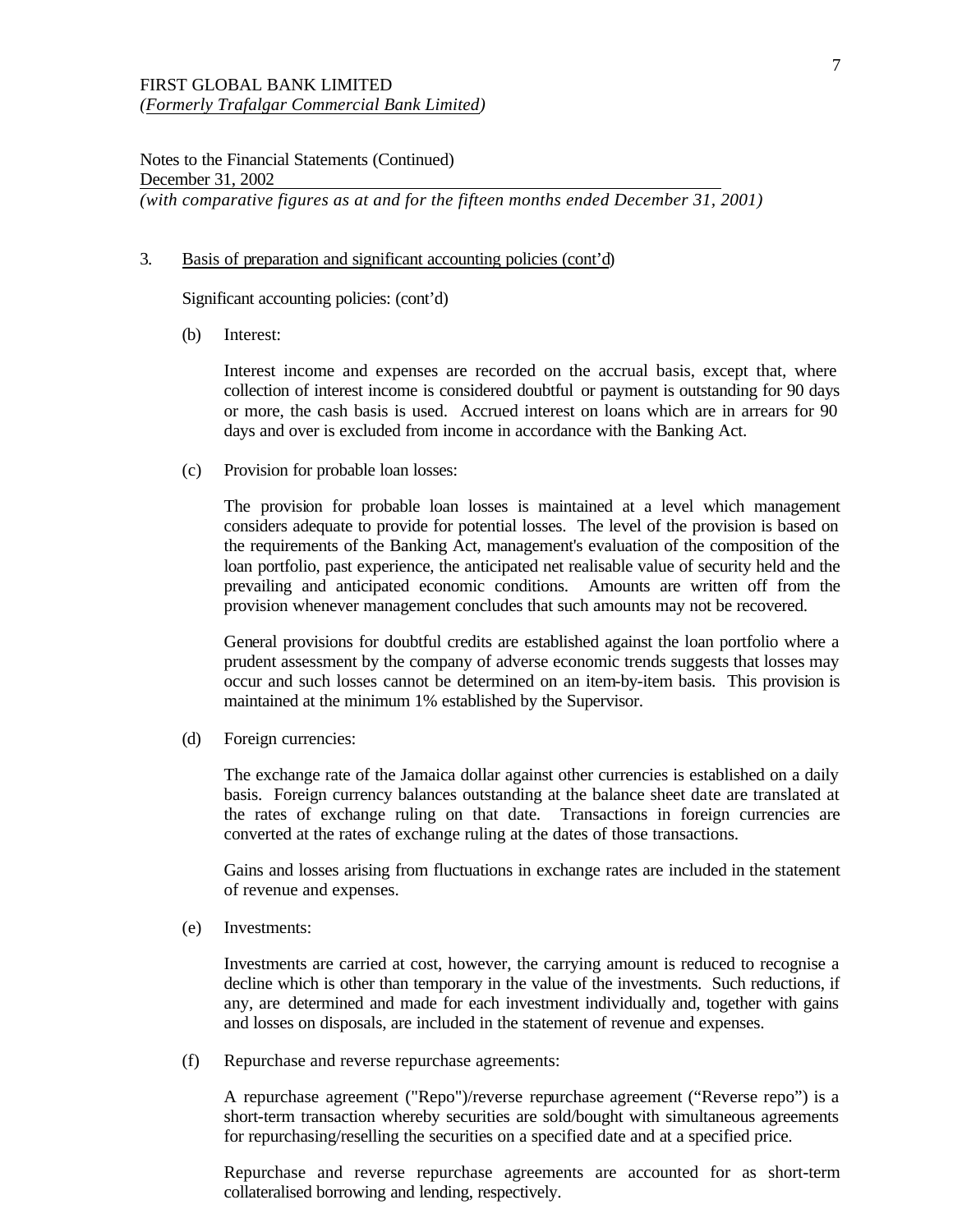#### 3. Basis of preparation and significant accounting policies (cont'd)

Significant accounting policies: (cont'd)

(g) Leased assets:

Fixed assets acquired under finance leasing arrangements are included at cost, less accumulated depreciation calculated to write them off over the period of the leases.

Interest is charged so as to arrive at a constant rate of charge over the period of the leases.

4. Cash resources

|                                                                 | 2002          | 2001          |
|-----------------------------------------------------------------|---------------|---------------|
| Notes and coins                                                 | 38,417,142    | 44,679,149    |
| Money at call and on deposit at Bank of Jamaica [see (a) below] | 73,017,075    | 103, 192, 717 |
| Current accounts with foreign banks                             | 184,300,686   | 121,990,208   |
|                                                                 | \$295,734,903 | 269,862,074   |

- (a) \$25,948,620 (2001: \$87,143,593) of the deposits at Bank of Jamaica is held in compliance with section 14(1) of the Banking Act, which requires that every licensee maintains in the form of a deposit with Bank of Jamaica, a cash reserve not less on the average than 5% of its prescribed liabilities. The reserve for Jamaica dollar prescribed liabilities is held on a non-interest-bearing basis and no portion of the cash reserves is available for investment or other use by the company. The actual percentage in force at the end of the year was 9% (2001: 10%) (see note 25).
- (b) Cash resources are due within three months after balance sheet date.
- 5. Investments, at cost

|                                                     | 2002            | 2001          |
|-----------------------------------------------------|-----------------|---------------|
| Securities issued by Government of Jamaica:         |                 |               |
| Treasury bills [see (a) below]                      | 141,859,773     | 70,379,398    |
| Local registered stocks                             | 1,583,198,371   | 146,077,326   |
| Debenture                                           | 65,650,000      | 70,004,499    |
| US\$ denominated promissory notes                   | 48,464,959      | 73,540,802    |
| Global and US\$ Indexed bonds                       | 1,100,799,803   | 940,653,851   |
| Education bond                                      | 1,000,000       | 1,000,000     |
| Development Bank of Jamaica bond                    | 10,088,325      | 5,163,795     |
| Certificates of deposit [see (a) below]             | 1,310,000,000   | 332,723,029   |
| Shares - Automated Payments Limited [see (b) below] | 5,020,000       | 2,520,000     |
|                                                     | \$4,266,081,231 | 1,642,062,700 |
|                                                     |                 |               |
|                                                     |                 |               |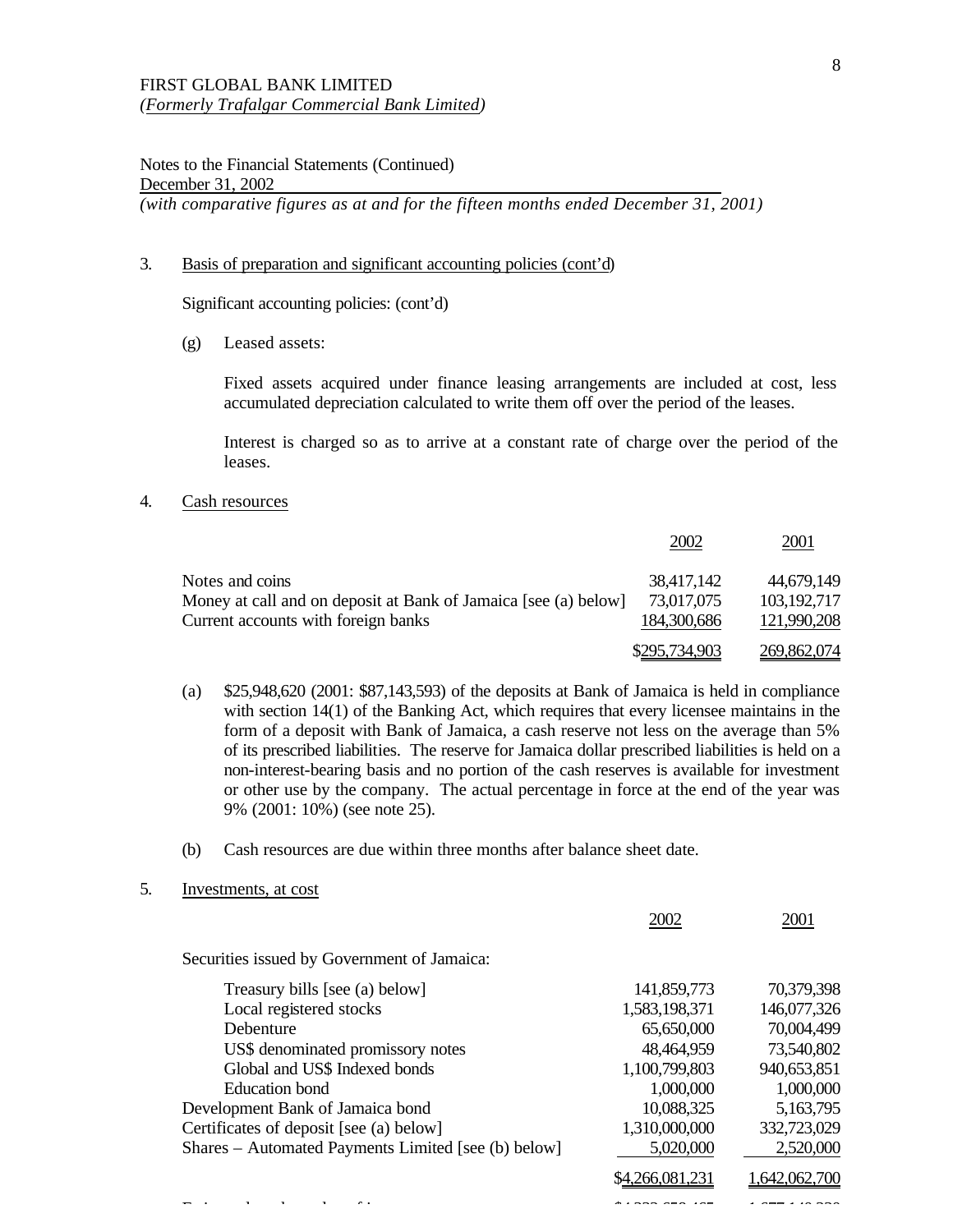## 5. Investments, at cost (cont'd)

Investments are due from the date of the balance sheet as follows:

|                         | 2002            | 2001          |
|-------------------------|-----------------|---------------|
| Within 3 months         | 1,278,661,278   | 211,526,533   |
| From 3 months to 1 year | 987, 243, 826   | 272,883,933   |
| From 1 year to 5 years  | 736,281,357     | 677,859,056   |
| Over 5 years            | 1,263,894,770   | 479,793,178   |
|                         | \$4,266,081,231 | 1,642,062,700 |

- (a) Treasury bills amounting to \$30,000,000 (2001: \$10,000,000) and certificates of deposit amounting to \$117,000,000 (2001: \$Nil) are held by Bank of Jamaica as security for overdraft, if any. At the balance sheet, there was no overdraft with Bank of Jamaica.
- (b) Shares in Automated Payments Limited represents a 16.67% holding in that company, established and co-owned by commercial banks to provide automated clearing facilities within the commercial banking system.

## 6. Loans, net of provision for probable losses

Loans, net of provision for probable losses, are due from the date of the balance sheet as follows:

|                               |                |           | 2002          | 2001        |
|-------------------------------|----------------|-----------|---------------|-------------|
| Within 3 months               |                |           | 274,324,097   | 201,792,944 |
| From 3 months to 1 year       |                |           | 24,631,345    | 14,465,772  |
| From 1 year to 5 years        |                |           | 177,257,214   | 102,232,023 |
|                               |                |           | \$476,212,656 | 318,490,739 |
|                               |                | Number of |               |             |
|                               |                | Accounts  |               |             |
|                               | 2002           | 2001      | 2002          | 2001        |
| Professional & other services | 132            | 100       | 265, 242, 158 | 210,472,333 |
| <b>Individuals</b>            | 324            | 129       | 145,580,896   | 73,373,559  |
| Agriculture                   |                |           | 130,085       |             |
| Manufacturing                 | 17             | 4         | 23,405,457    | 11,607,783  |
| Transportation                | 18             | 4         | 39,611,507    | 12,410,965  |
| <b>Distribution</b>           | $\overline{4}$ |           | 2,171,097     | 5,617,587   |
| Tourism & entertainment       |                |           | 71,456        | 5,008,512   |
|                               | 497            | 240       | \$476,212,656 | 318,490,739 |

Delinquent loans and advances on which interest is no longer accrued amounted to \$8,138,072 (2001: \$105,054,107) as at balance sheet date.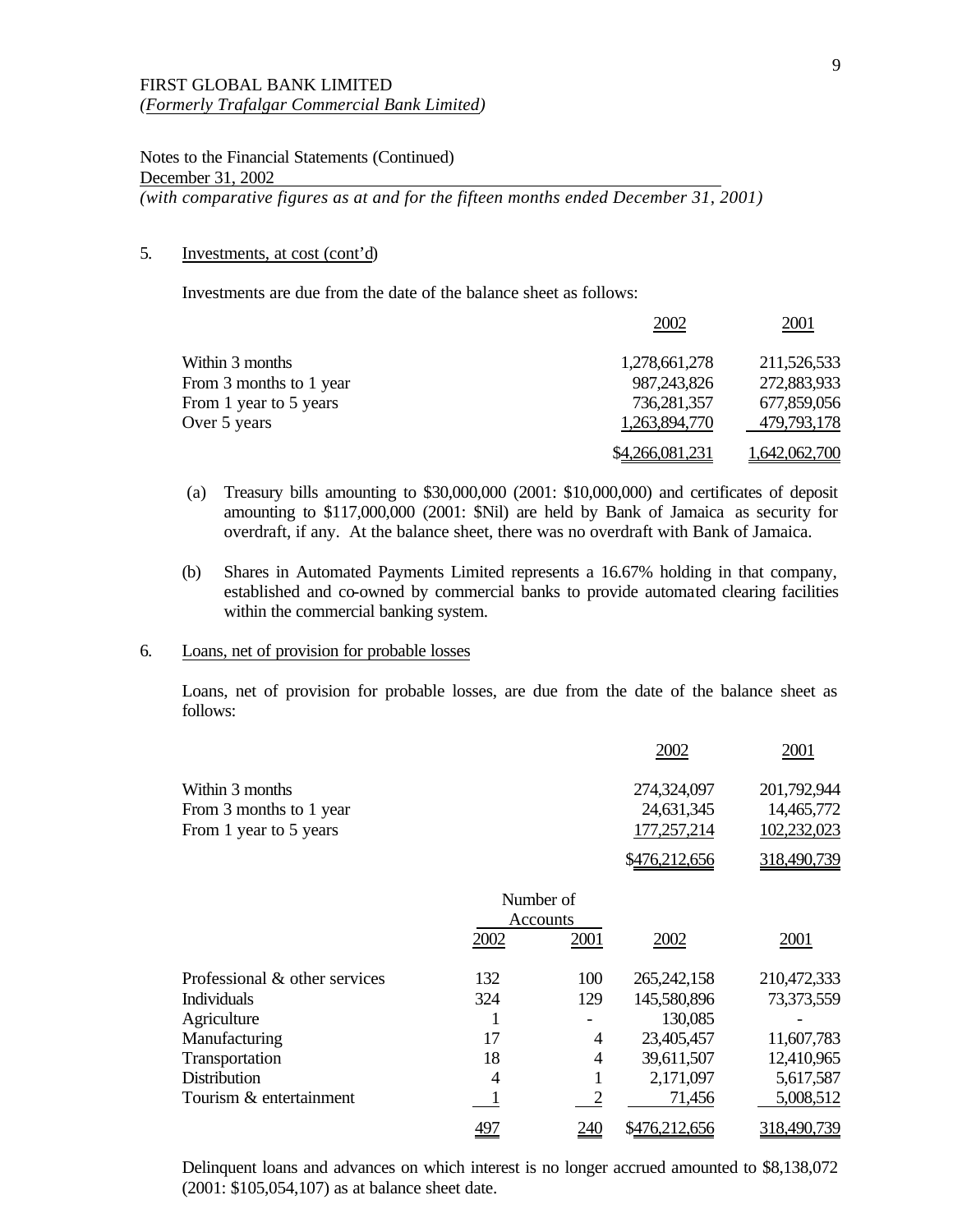#### 6. Loans, net of provision for probable losses (cont'd)

Loans are shown after deducting provision for probable loan losses of \$23,754,216 (2001: \$102,287,494), as follows:

|                                                                                         | 2002                       | 2001                      |
|-----------------------------------------------------------------------------------------|----------------------------|---------------------------|
| Provision made during the year/period<br>Provision no longer required                   | 10,000,000                 | 90,333,677<br>31,994,909) |
| Net charge for the year/period                                                          | 10,000,000                 | 58,338,768                |
| At beginning of the year/period<br>Net loan balances written off during the year/period | 102,287,494<br>88,533,278) | 47,021,174<br>3,072,448)  |
| At end of the year/period                                                               | \$ 23,754,216              | <u>102,287,494</u>        |
| Comprised of:                                                                           |                            |                           |
| Specific provisions<br>General provision                                                | 18,754,216<br>5,000,000    | 99,087,494<br>3,200,000   |
|                                                                                         | 23,754,216                 | 102,287,494               |

In the previous period, the company and GK signed an Option Agreement, dated July 2, 2001, under which GK acquired the option to purchase loans with a principal balance of \$35,029,841 for \$35,210,000. These loans were sold with the relevant securities, and the effective date of the sale was June 30, 2001. GK exercised the option and, on the basis of this, the sale of the loans was booked in the financial statements and the provision for probable loan losses of \$30,019,368 was prudently retained and re-allocated to the residual loan portfolio as a buffer against existing and potential problem loans.

### 7. Other assets

|                             | 2002          | 2001        |
|-----------------------------|---------------|-------------|
| Interest receivable         | 164,600,772   | 95,052,690  |
| Withholding tax recoverable | 26,635,204    | 13,026,874  |
| Sundry                      | 56,745,761    | 31,674,509  |
|                             | \$247,981,737 | 139,754,073 |

Sundry includes the company's contributions to the National Housing Trust, amounting to \$49,567 (2001: \$49,567), recoverable in the years 2001/4.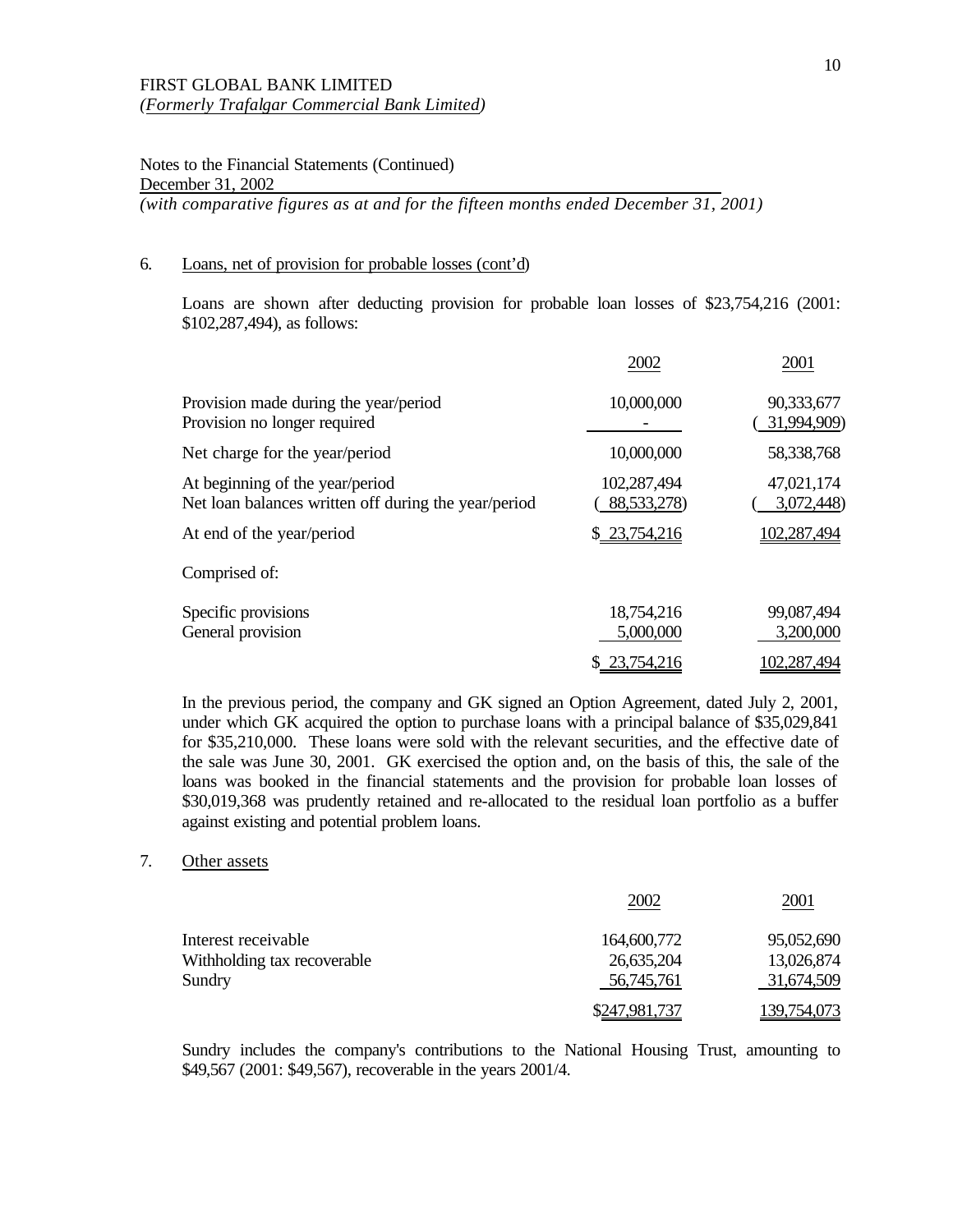Notes to the Financial Statements (Continued) December 31, 2002 *(with comparative figures as at and for the fifteen months ended December 31, 2001)*

## 8. Fixed assets

|                         | Computer<br>equipment | Office equipment,<br>fixture & fittings<br>& motor vehicles | Leasehold<br>improvements | Leased<br>assets | Total             |
|-------------------------|-----------------------|-------------------------------------------------------------|---------------------------|------------------|-------------------|
| At cost:                |                       |                                                             |                           |                  |                   |
| December 31, 2001       | 26,641,749            | 18,372,835                                                  | 7,055,272                 | 3,140,000        | 55,209,856        |
| <b>Additions</b>        | 18,778,112            | 1,907,350                                                   |                           | 10,305,735       | 30,991,197        |
| Disposals               |                       | (6,313,316)                                                 | (7,055,272)               |                  | (13,368,588)      |
| December 31, 2002       | 45,419,861            | 13,966,869                                                  |                           | 13,445,735       | 72,832,465        |
| Depreciation:           |                       |                                                             |                           |                  |                   |
| December 31, 2001       | 18,543,843            | 14,415,794                                                  | 5,353,373                 | 971,834          | 39,284,844        |
| Charge for the year     | 3,434,234             | 1,273,629                                                   | 115,769                   | 2,080,260        | 6,903,892         |
| Eliminated on disposals |                       | 5,344,144                                                   | (5,469,142)               |                  | (10, 813, 286)    |
| December 31, 2002       | 21,978,077            | 10,345,279                                                  |                           | 3,052,094        | 35,375,450        |
| Net book values:        |                       |                                                             |                           |                  |                   |
| December 31, 2002       | <u>\$23.441.784</u>   | 3.621.590                                                   |                           | 10.393.641       | <u>37.457.015</u> |
| December 31, 2001       | \$ 8.097.906          | 3.957.041                                                   | .701.899                  | 2.168.166        | 15.925.012        |

## 9. Deposits

Deposits are due from the date of the balance sheet as follows:

|                         | 2002            | 2001          |
|-------------------------|-----------------|---------------|
| Within 3 months         | 294,872,180     | 1,095,006,330 |
| From 3 months to 1 year | 1,019,926,043   | 7,939,178     |
| Over 1 year             |                 | 1,500,000     |
|                         | \$1,314,798,223 | 1,104,445,508 |

Deposits are comprised as follows:

|                                   | Number of<br>Accounts |       |                 |               |
|-----------------------------------|-----------------------|-------|-----------------|---------------|
|                                   | 2002                  | 2001  | 2002            | 2001          |
| <b>Financial institutions</b>     | 46                    | 34    | 403,092,880     | 500,920,435   |
| Commercial & Business enterprises | 555                   | 541   | 636,042,555     | 385,072,494   |
| Others                            | 2,541                 | 2,370 | 275,662,788     | 218,452,579   |
|                                   | 3,142                 | 2.945 | \$1,314,798,223 | 1,104,445,508 |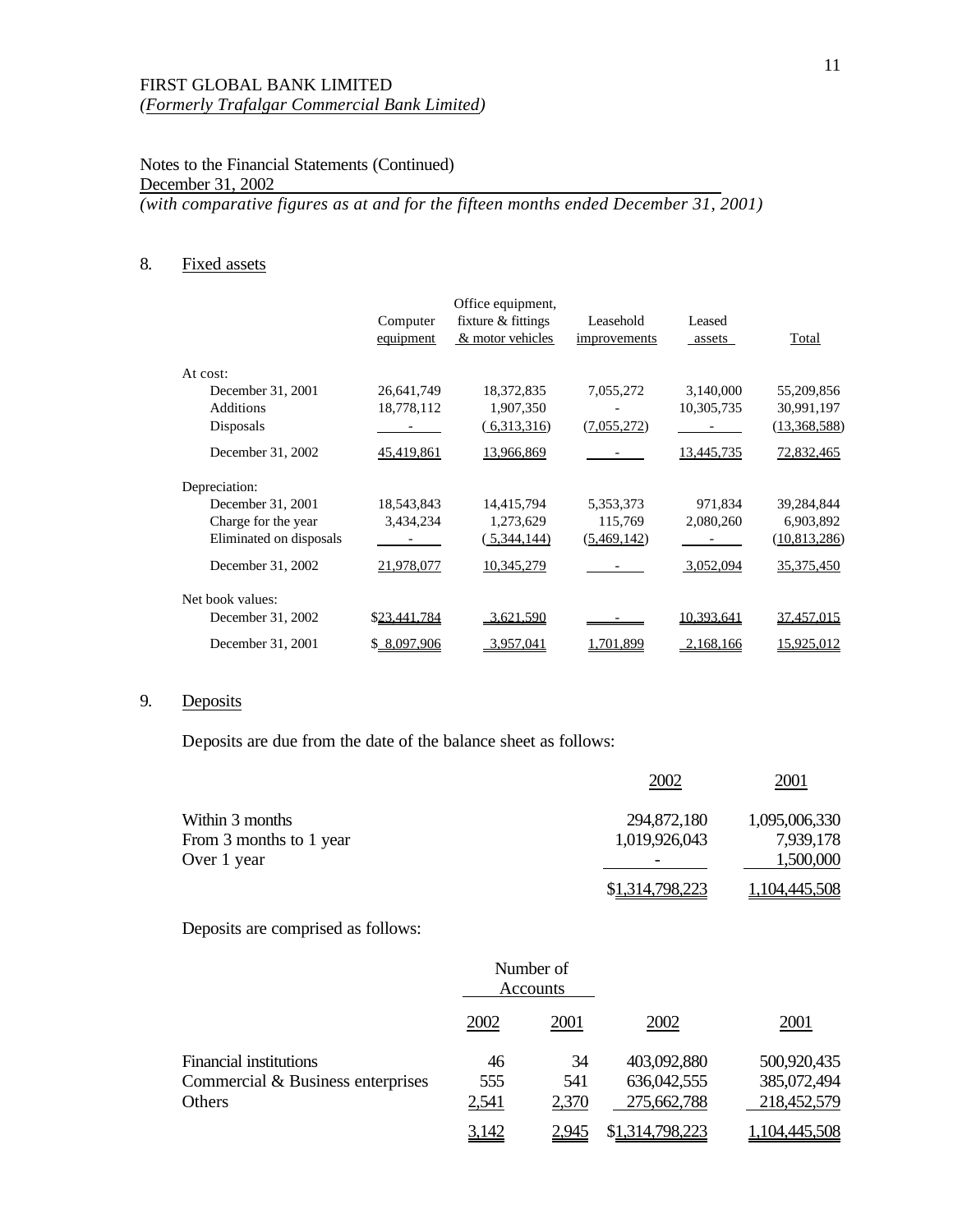Notes to the Financial Statements (Continued) December 31, 2002

*(with comparative figures as at and for the fifteen months ended December 31, 2001)*

## 10. Obligations under finance leases

11.

 $12.$ 

|                                                                                                                                     | 2002                                             | 2001                                   |
|-------------------------------------------------------------------------------------------------------------------------------------|--------------------------------------------------|----------------------------------------|
| 2002<br>2003<br>2004<br>2005<br>2006                                                                                                | 5,031,134<br>4,454,715<br>3,936,714<br>1,640,298 | 1,300,838<br>1,094,420<br>518,000      |
| Total future minimum lease payments<br>Less: Future interest charges                                                                | 15,062,861<br>4,430,274)                         | 2,913,258<br>787,330)                  |
| Present value of minimum lease payments                                                                                             | \$10,632,587                                     | 2,125,928                              |
| Due from the date of the balance sheet as follows:                                                                                  |                                                  |                                        |
| Within 1 year<br>After 1 year                                                                                                       | 2,879,855<br>7,752,732                           | 806,620<br>1,319,308                   |
|                                                                                                                                     | \$10,632,587                                     | 2,125,928                              |
| Other liabilities                                                                                                                   |                                                  |                                        |
|                                                                                                                                     | 2002                                             | 2001                                   |
| Interest payable<br>Manager's cheques<br>Other                                                                                      | 80,295,836<br>88,682,382<br>72,720,606           | 35,116,249<br>44,815,322<br>16,245,492 |
|                                                                                                                                     | \$241,698,824                                    | 96,177,063                             |
| Share capital                                                                                                                       | 2002                                             | 2001                                   |
| Authorised, issued and fully paid:<br>26,666,666 20% cumulative non-redeemable<br>convertible preference shares of \$1 each         | 26,666,666                                       | 26,666,666                             |
| 57,300,000 20% non-cumulative non-redeemable<br>preference shares of \$1 each<br>138, 333, 334 (2001: 53, 333, 334) Ordinary shares | 57,300,000                                       | 57,300,000                             |
| of \$1 each                                                                                                                         | 138, 333, 334                                    | 53, 333, 334                           |
|                                                                                                                                     | \$222,300,000                                    | 137,300,000                            |

At Extraordinary General Meetings held during the year, resolutions were passed to effect the following:

(i) On September 27, 2002 (2001: July 13, 2001) the authorised share capital of the company was increased to \$192,300,000 (2001: \$137,300,000) by the creation of 55,000,000 ordinary shares (2001: 57,300,000 20% non-cumulative non-redeemable preference shares) of \$1 each, ranking *pari passu* in all respects with the existing ordinary shares. GK subscribed for these shares which were issued on those dates.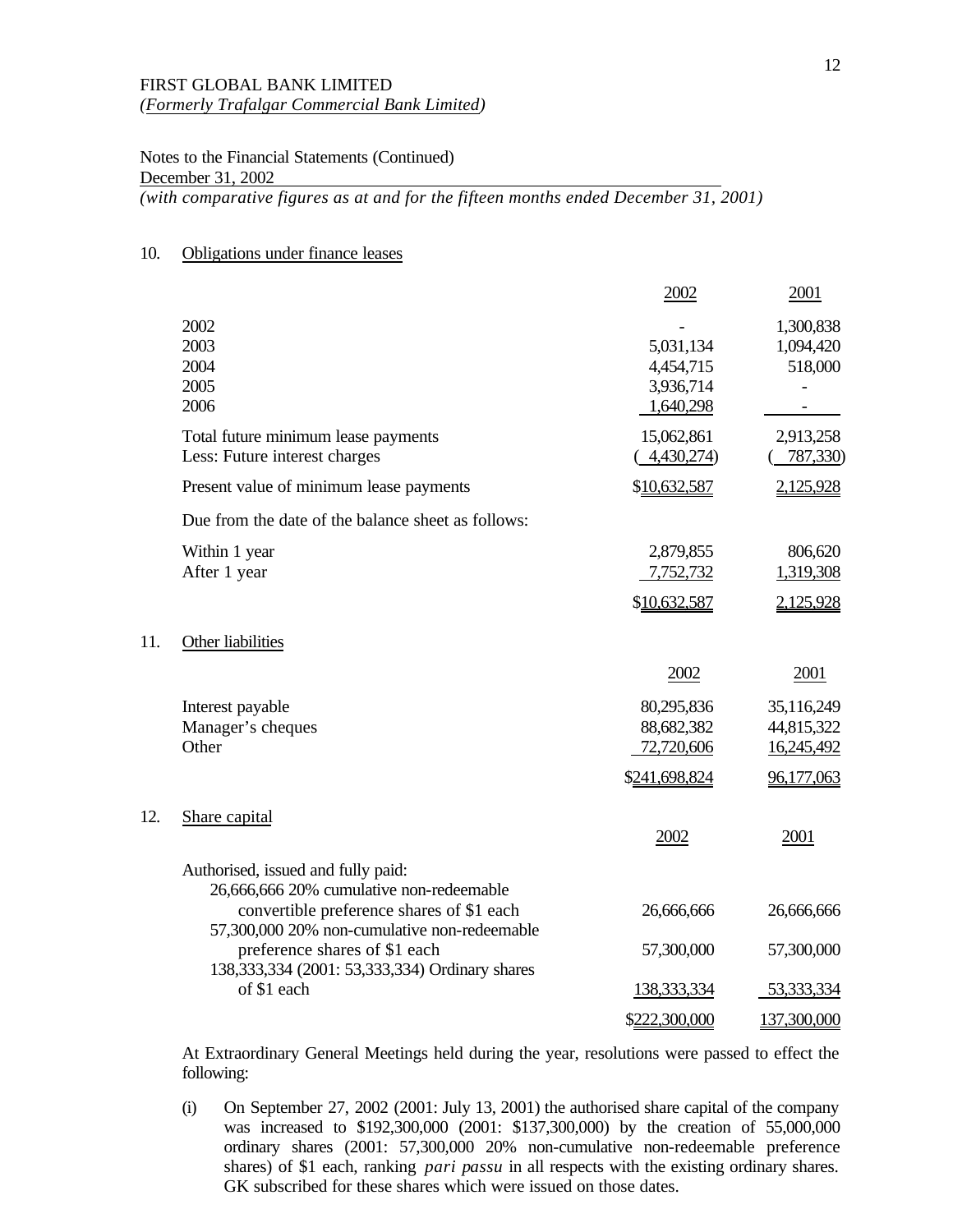Notes to the Financial Statements (Continued) December 31, 2002 *(with comparative figures as at and for the fifteen months ended December 31, 2001)*

#### 12. Share capital (cont'd)

- (ii) On December 9, 2002, the company resolved to vary the issued share capital of the company by converting the 26,666,666 20% cumulative non-redeemable convertible preference shares and the 57,300,000 20% non-cumulative non-redeemable preference shares to 83,966,666 ordinary shares of \$1 each to rank *pari passu* in all respects with the existing ordinary shares. The formalities of the conversion are not yet completed.
- (iii) On December 23, 2002, the authorised share capital of the company was further increased to \$222,300,000 by the creation of 30,000,000 ordinary shares of \$1 each ranking *pari passu* in all respects with the existing ordinary shares. GK subscribed for these shares which were issued on that date.

#### 13. Reserve fund

Subject to section 8 of the Banking Act, the company is required to transfer 15% or more of the company's net profit in each year to a Reserve Fund until the amount of credit in the Fund equals 50% of the paid-up capital, and thereafter 10% of net profits until the amount of credit in the Fund is equal to the paid-up capital. 100% (2001: 87.5%) of net profit for the year/period has been transferred to the Reserve Fund.

## 14. Employee numbers and costs

At the end of the year/period, the company has 53 (2001: 40) employees and related staff costs are as follows:

|     |                                                                           |                                                             | 2002                    | 2001             |
|-----|---------------------------------------------------------------------------|-------------------------------------------------------------|-------------------------|------------------|
|     | Salaries and wages (note 15)<br>Statutory payroll contributions 5,007,266 |                                                             | 61,902,056<br>4,563,041 | 48,679,493       |
|     | Pension scheme contributions                                              |                                                             | 2,024,690               | 1,231,494        |
|     | Other staff costs                                                         |                                                             | 5,856,261               | 4,239,828        |
|     |                                                                           |                                                             | \$74,790,273            | 58,713,856       |
| 15. | Net profit for the year/period                                            |                                                             |                         |                  |
|     |                                                                           | Net profit for the year/period is stated after charging:    |                         |                  |
|     |                                                                           |                                                             | 2002                    | 2001             |
|     | Directors' emoluments                                                     | fees                                                        | 500,000                 | 441,000          |
|     |                                                                           | management remuneration                                     | 5,020,000               | 3,643,000        |
|     | Auditors' remuneration                                                    | current year/period                                         | 900,000                 | 900,000          |
|     |                                                                           | prior year                                                  |                         | 42,000           |
|     | Loss on disposal of fixed assets                                          |                                                             | 2,352,230               | 54,058           |
|     |                                                                           | Redundancy costs [included in salaries and wages (note 14)] |                         | <u>1,282,885</u> |
|     |                                                                           |                                                             |                         |                  |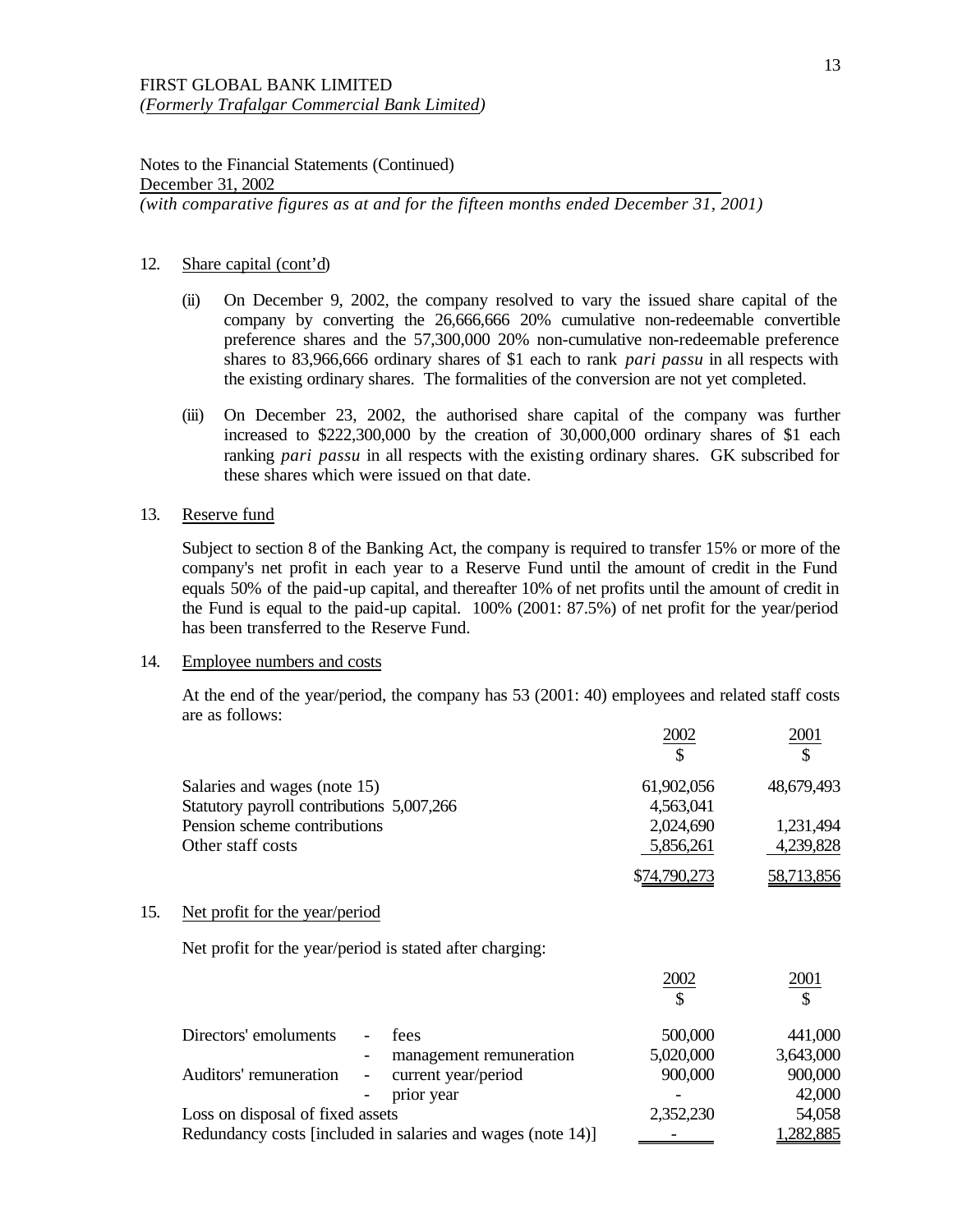Notes to the Financial Statements (Continued) December 31, 2002

*(with comparative figures as at and for the fifteen months ended December 31, 2001)*

## 16. Earnings per share

The computation of earnings per share is based on net profit for the year of \$122,080,337 (2001: \$22,009,154), divided by 68,538,813 (2001: 53,333,334) being the average number of issued and fully paid \$1.00 ordinary shares during the year/period. No preference dividend was declared nor proposed during the year (see note 18).

## 17. Taxation

(a) The company has pre-tax profits of \$122,080,337 (2001: \$22,009,154). The effective tax rate was nil% (2001: Nil%) compared to a statutory rate of  $33^{1/3}$ % (2001:  $33^{1/3}$ %). The actual tax expense differed from the expected tax expense for the year/period as follows:

|                                         | 2002           | 2001        |
|-----------------------------------------|----------------|-------------|
| Computed "expected" tax expense         | 40,693,446     | 7,336,385   |
| Difference between profit for financial |                |             |
| statements and tax reporting            |                |             |
| purposes on:-                           |                |             |
| Depreciation and capital allowances     | (4,055,285)    | 680,011     |
| Currency translation gains              | (1,279,341)    | 956,041)    |
| Tax-free income                         | (31, 234, 823) | (8,177,770) |
| Other disallowed expenses               | 2,314,882      | 1,117,415   |
| Tax losses set-off                      | 6,438,879)     |             |
| Actual tax expense                      |                |             |

(b) Taxation losses, subject to agreement by the Commissioner of Taxpayer Audit and Assessment, available for set-off against future taxable profits, amounted to approximately \$6,722,000 (2001: \$31,314,000).

### 18. Preference dividends

Preference dividends are an allowable charge against profits for taxation purposes in accordance with the Income Tax Act.

The preference shareholders, TDB and GK (see note 16), have decided to waive their cumulative dividends in order to strengthen the capital base of the Bank. Arrears of dividends waived up to December 31, 2002 amounted to \$33,333,333 (2001: \$28,000,000).

## 19. Pension scheme

The parent company and its local subsidiaries participate in a joint contributory pension scheme, which is open to all permanent employees and administered by trustees. The scheme commenced on January 1, 1975 and is funded by employee contributions at 5% of salary with the option to contribute an additional 5% and employer contributions at 10% of salary to February 2001, and 5% since that date, as recommended by independent actuaries. Pension at normal retirement age is based on 2% of final 3-year average salary per year of pensionable service, plus any declared bonus pension.

The latest actuarial valuation carried out as at December 31, 1999 by Coke and Associates/Eckler Partners, showed that the scheme was adequately funded at that date.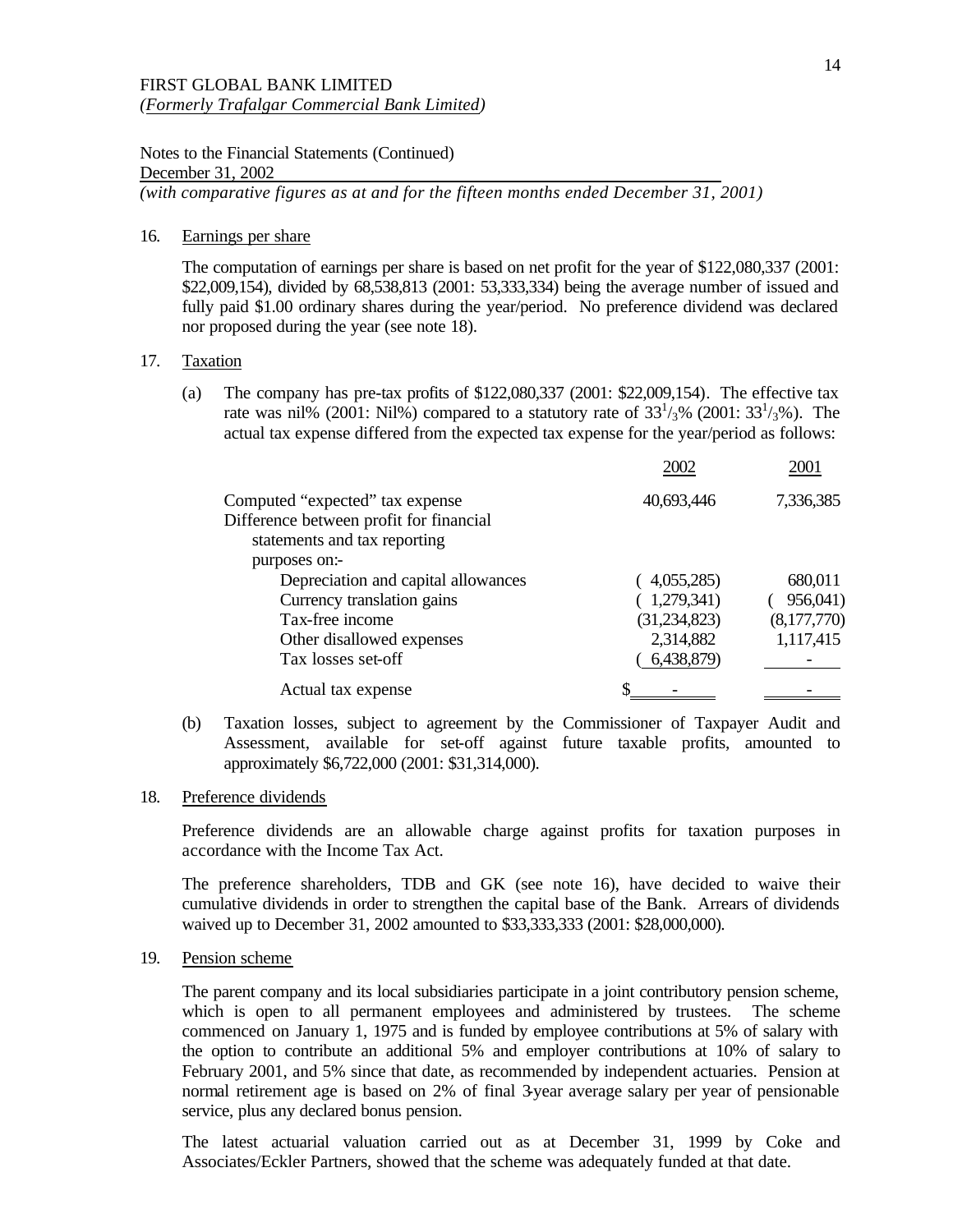As at May 31, 2001, employees' contributions to the scheme which is operated by the former parent company, Trafalgar Development Bank Limited, were repaid by First Life Insurance Company Limited. Employer contributions were repaid on December 13, 2001.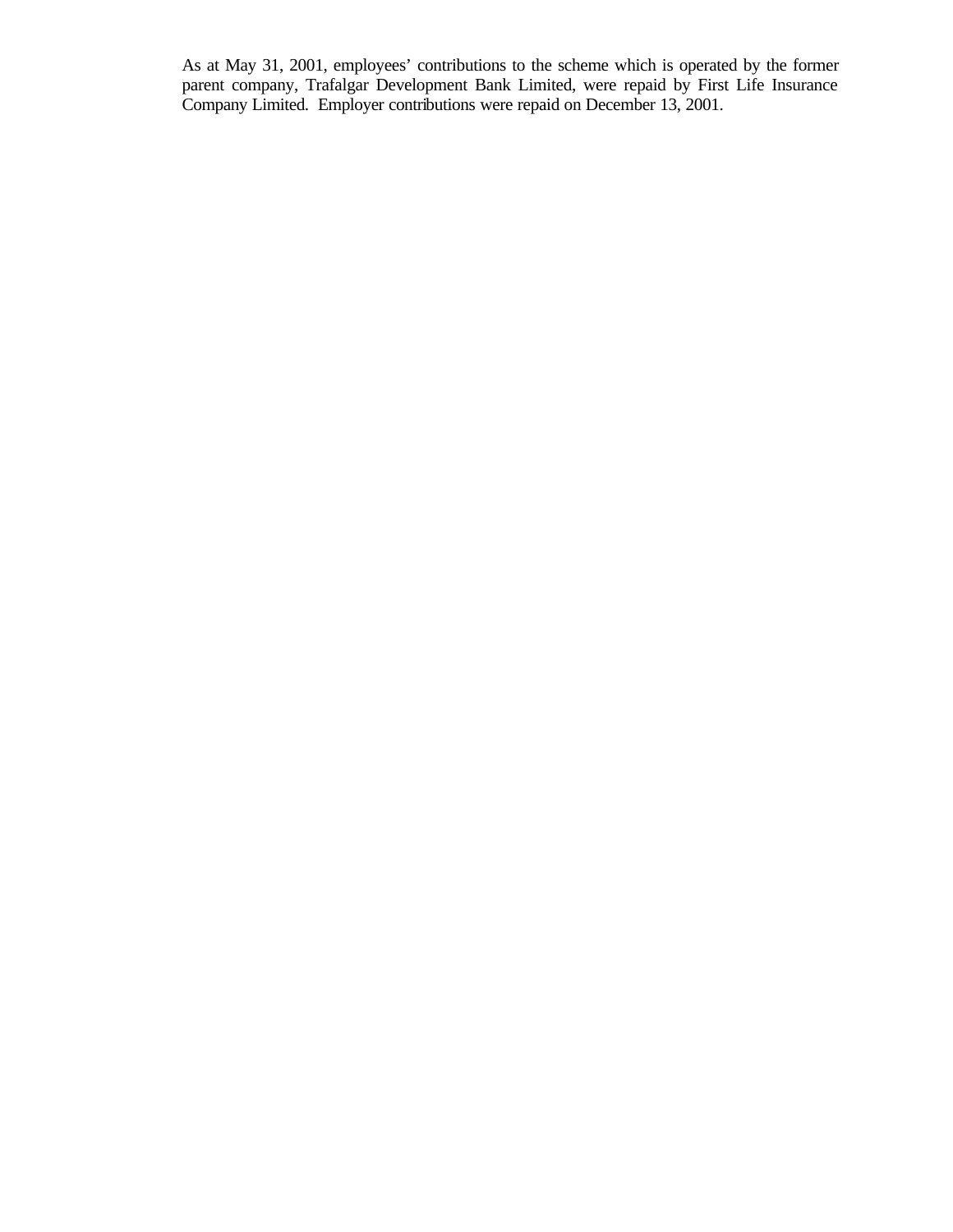#### 20. Funds under management

As at December 31, 2002, the company had brokered funds totalling \$6,274,243 (2001: \$7,654,244) and managed funds totalling \$1,642,730,254 (2001: \$621,919,178). The company manages these funds, on a non-recourse basis, on behalf of investors. The company has no legal or equitable right or interest in these funds and, accordingly, they have been excluded from the financial statements.

The Supervisor of commercial banks and other institutions licensed under the Financial Institutions Act, requires them to separate brokered and managed funds from their operations. Consequently, the company has reached an agreement with the Supervisor for the separation of these funds.

#### 21. Related party balances and transactions

Two parties are considered to be related when:

- (a) one party is able to exercise control or significant influence over the other party; or
- (b) both parties are subject to common control or significant influence from the same source.

The balance sheet includes balances, arising in the normal course of business, with director, parent, fellow subsidiaries and related companies as follows:

|                                                                                                                      | <u>2002</u> | 2001        |
|----------------------------------------------------------------------------------------------------------------------|-------------|-------------|
|                                                                                                                      | \$          | \$          |
| Loans, net of provision for probable losses:<br>Fellow subsidiaries<br>Securities purchased under resale agreements: |             | 32,108,712  |
| Fellow subsidiary                                                                                                    | 50,969,700  | 47,151,311  |
| Other assets:<br>Fellow subsidiary                                                                                   | 8,379       | 406,741     |
| Deposits:                                                                                                            |             |             |
| Parent company                                                                                                       | 63,280,487  | 581         |
| Fellow subsidiaries                                                                                                  | 131,868,250 | 270,833,747 |
| Director                                                                                                             | 3,411,968   | 1,315,831   |
| Related company                                                                                                      | 398,695     | 12,947,544  |
| Securities sold under repurchase agreements:                                                                         |             |             |
| Parent company                                                                                                       | 5,429,750   | 1,245,698   |
| Fellow subsidiaries                                                                                                  | 330,189,706 | 93,540,712  |
| Director                                                                                                             | 7,028,263   |             |
| Related company                                                                                                      | 32,075,624  | 26,500,000  |
| Obligations under finance leases:                                                                                    |             |             |
| Fellow subsidiary                                                                                                    | 10,442,598  | 2,125,928   |
| Other liabilities:                                                                                                   |             |             |
| Parent company                                                                                                       | 382,478     | 33,617      |
| Fellow subsidiaries                                                                                                  | 5,065,641   | 4,343,968   |
|                                                                                                                      |             |             |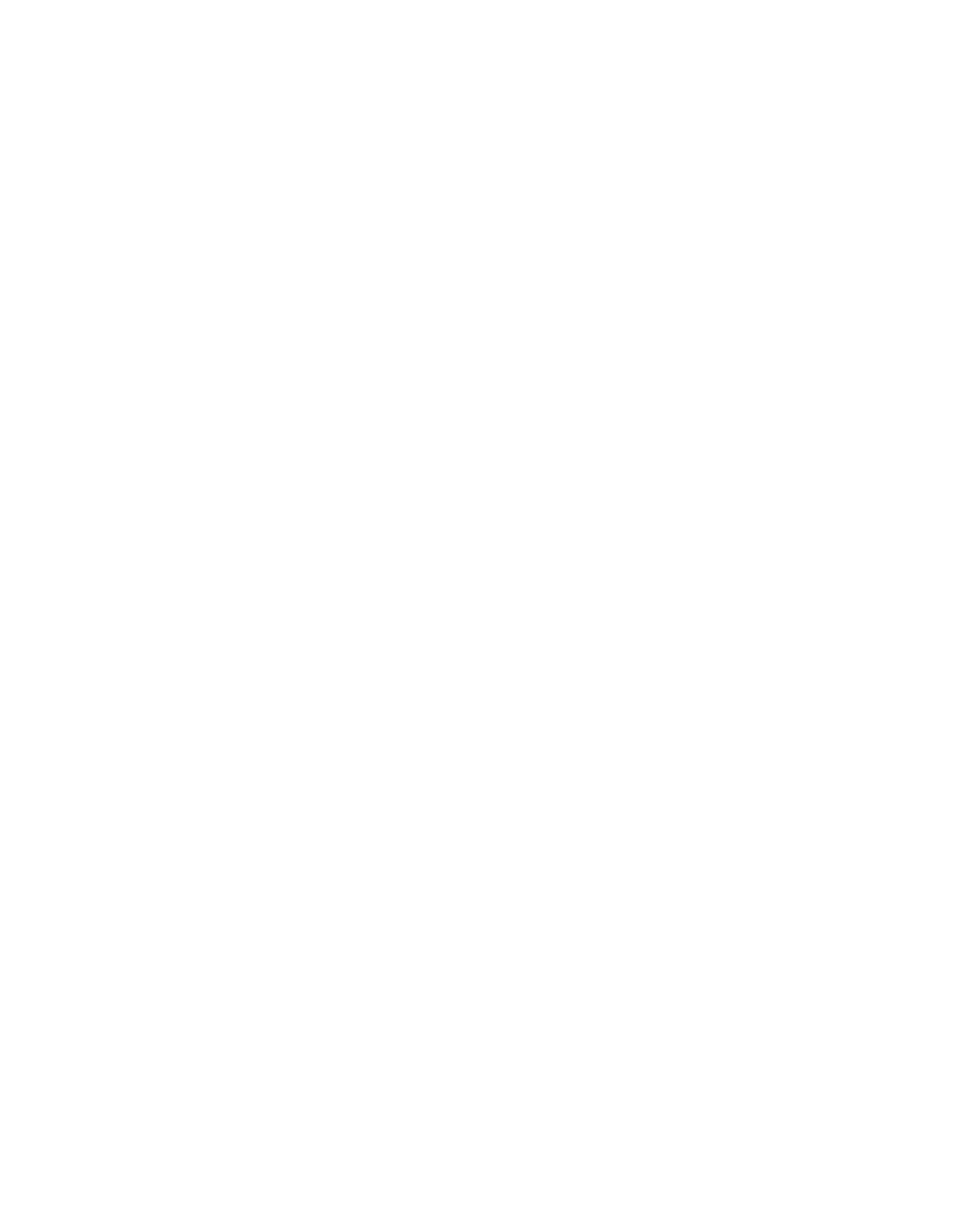## 21. Related party balances and transactions (cont'd)

The Statement of Revenue and Expenses includes the following income earned from, and expenses incurred in, transactions with the parent, fellow subsidiaries and related companies. The transactions arose in the normal course of business.

|                                  | 2002       | 2001<br>\$ |
|----------------------------------|------------|------------|
| Revenue:                         |            |            |
| Income from deposits:            |            |            |
| Parent company<br>TDB<br>$\sim$  |            | 21,703     |
| <b>GK</b>                        | 1,723,795  | 1,373,011  |
| Other related companies          | 4,592      | 509,387    |
| Fellow subsidiaries              | 4,053,913  | 1,022,016  |
| Other operating income:          |            |            |
| Fellow subsidiaries              | 1,655,000  | 900,000    |
| Expenses:                        |            |            |
| Interest:                        |            |            |
| Parent company<br>TDB            |            | 6,513,962  |
| <b>GK</b>                        | 7,439,139  | 2,624,297  |
| Related companies                | 7,416,347  | 1,332,144  |
| Fellow subsidiaries              | 62,034,288 | 27,418,535 |
| Other operating expenses:        |            |            |
| Fellow subsidiaries              | 6,488,353  | 2,208,706  |
| General administration expenses: |            |            |
| Parent company                   | 5.574.679  | .612.201   |

#### 22. Financial instruments

A financial instrument is any contract that gives rise to both a financial asset of one enterprise or a financial liability or equity instrument of another enterprise.

(a) Fair value:

Fair value amounts represent estimates of the arm's length consideration that would be currently agreed upon between knowledgeable, willing parties who are under no compulsion to act and is evidenced by a quoted market price, if one exists. Many of the company's financial instruments lack an available trading market. Therefore, these instruments have been valued using present value or other valuation techniques and may not necessarily be indicative of the amounts realisable in an immediate settlement of the instruments.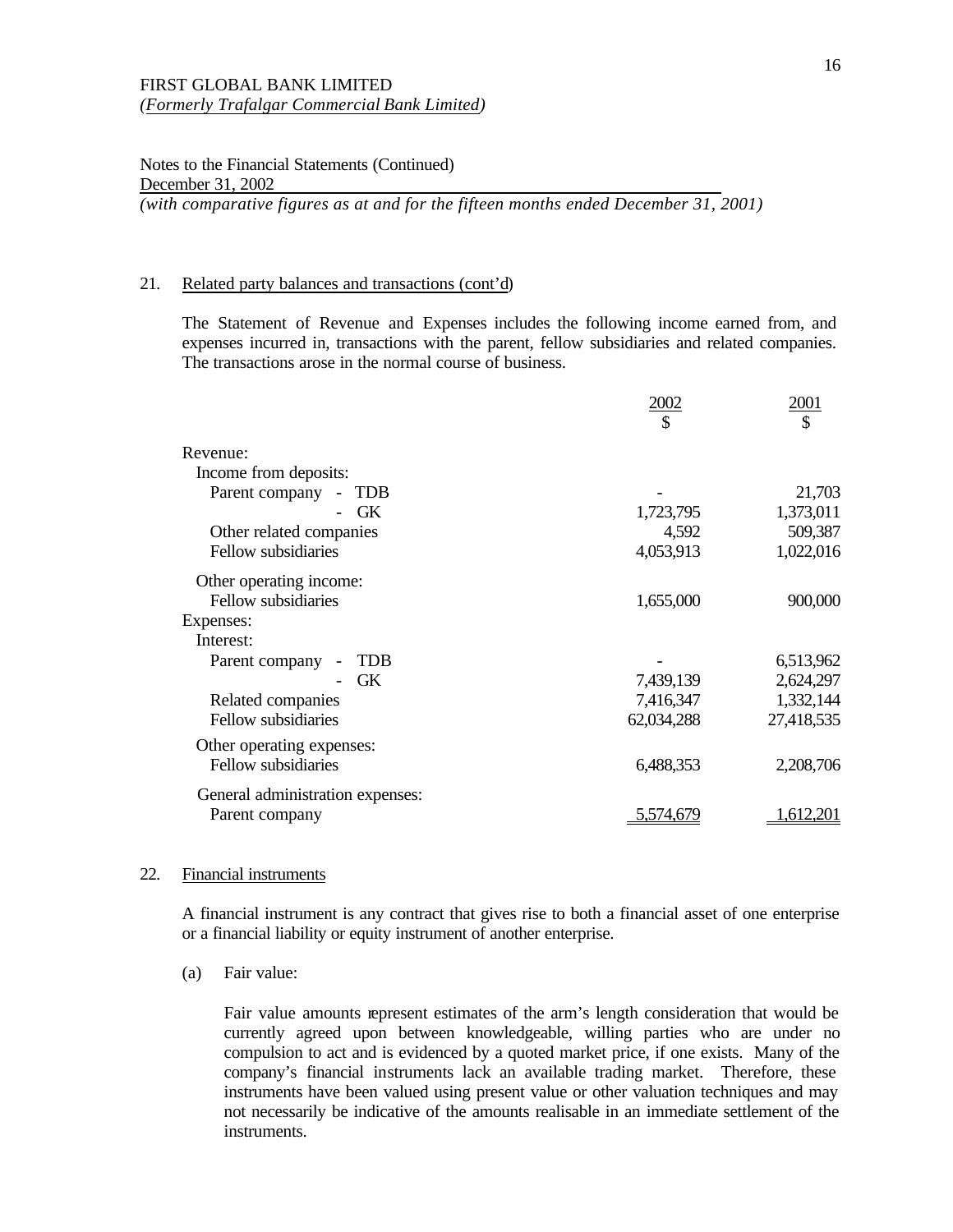### 22. Financial instruments (cont'd)

(a) Fair value: (cont'd)

Determination of fair value:

The fair value of cash resources, securities purchased under resale agreements, cheques and other instruments in transit, interest receivable, other assets, customers liability under guarantees, as per contra, securities sold under repurchase agreements, other liabilities and guarantees, per contra are assumed to approximate their carrying values due to their short-term nature.

The fair value of investments is assumed to be equal to the estimated market values of the investments as provided in note 5. The estimated fair values of loans are assumed to be the principal receivable less any provision for losses.

The fair value of obligations under finance lease, deposits payable on demand or after notice, and deposits with a variable or floating rate payable on a fixed date are assumed to be equal to their carrying values. The estimated fair values of fixed rate deposits payable within a year are assumed to approximate their carrying values, due to their short-term nature.

(b) Financial instrument risks:

Exposure to interest rate, market, foreign currency, credit, liquidity and cash flow risks arises in the ordinary course of the company's business. Derivative financial instruments are not presently used to reduce exposure to fluctuations in interest and foreign exchange rates.

(i) Interest rate risk:

Interest rate risk is the risk that the value of a financial instrument will fluctuate due to changes in market interest rates. Position risk is the exposure of the company to the effect of price changes on the market value of its portfolio of financial instruments, both on and off balance sheet.

The company manages these risks by establishing limits for the average modified duration of its portfolio, that is, the percentage change in the price of each type of financial instrument held for a given change in interest rates.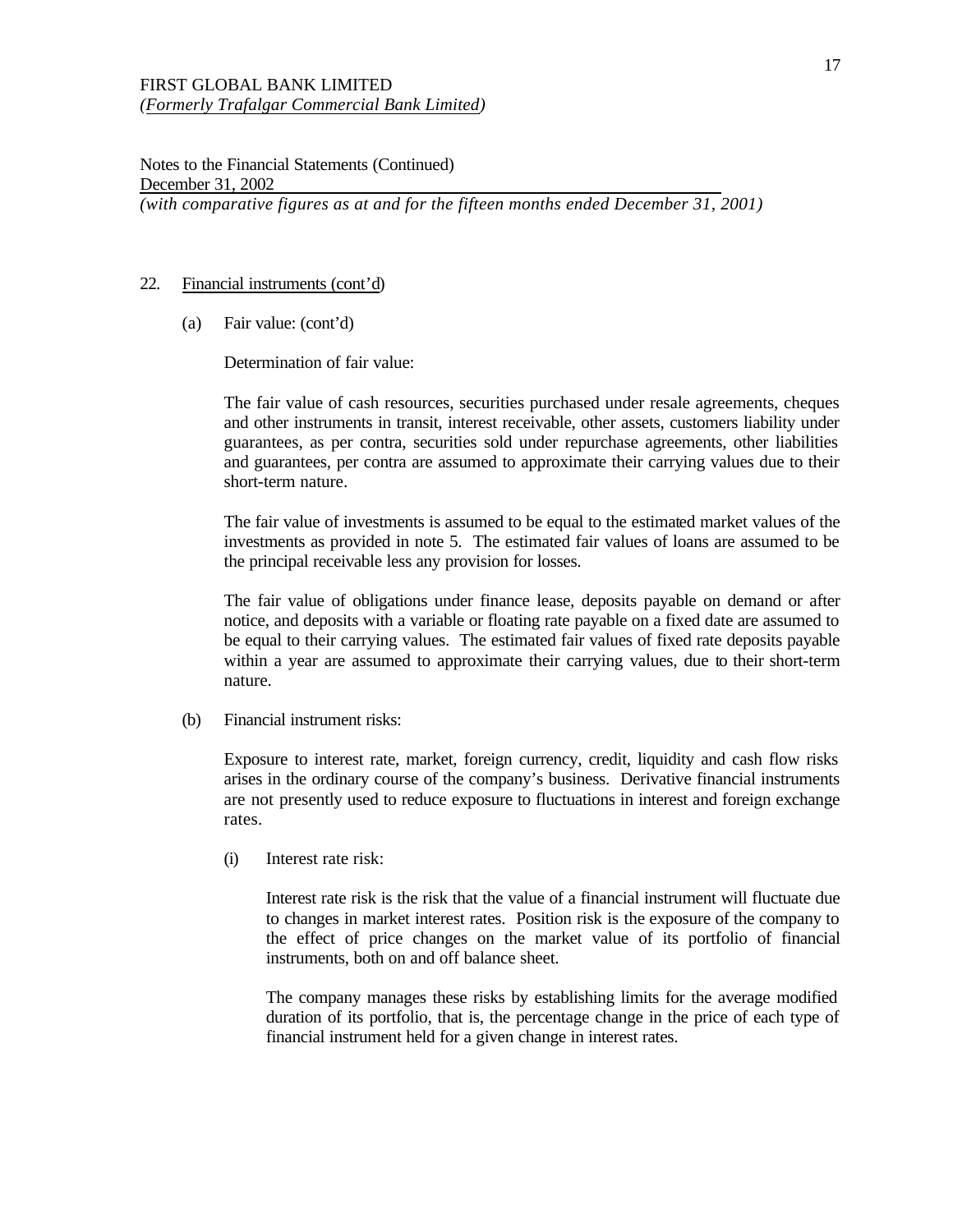## 22. Financial instruments (cont'd)

- (b) Financial instrument risks: (cont'd)
	- (i) Interest rate risk (cont'd):

The following table summarises the carrying amounts of financial assets and liabilities to arrive at the company's interest rate gap based on the earlier of contractual repricing and maturity dates.

|                                       |                                        |                   | 2002                |                       |               |
|---------------------------------------|----------------------------------------|-------------------|---------------------|-----------------------|---------------|
|                                       | Within<br>$\frac{3 \text{ months}}{2}$ | 3 to 12<br>months | Over<br>$12$ months | Non-rate<br>sensitive | Total         |
|                                       | \$                                     | ${\mathbb S}$     | \$                  | $\mathbb{S}$          | $\mathbb S$   |
| Assets                                |                                        |                   |                     |                       |               |
| Cash resources                        |                                        |                   |                     | 295,734,903           | 295,734,903   |
| Investments                           | 1,278,661,278                          | 987,243,826       | 2,000,176,127       |                       | 4,266,081,232 |
| Loans, net of provision for           |                                        |                   |                     |                       |               |
| probable losses                       | 274,324,097                            | 24,631,345        | 177,257,214         |                       | 476,212,656   |
| Securities purchased under            |                                        |                   |                     |                       |               |
| resale agreements                     | 894,217,406                            |                   |                     |                       | 894,217,406   |
| Cheques and other items<br>in transit |                                        |                   |                     | 210,112,653           | 210,112,653   |
| Other assets                          |                                        |                   |                     | 247,981,737           | 247,981,737   |
| Customers' liabilities under          |                                        |                   |                     |                       |               |
| guarantees, as per contra             |                                        |                   |                     | 51,827,462            | 51,827,462    |
| Total financial assets                | 2,447,202,781                          | 1,011,875,171     | 2,177,433,341       | 805,656,755           | 6,442,168,049 |
| Deposits                              | 294,872,180                            | 1,019,926,043     |                     |                       | 1,314,798,223 |
| Securities sold under                 |                                        |                   |                     |                       |               |
| repurchase agreements                 | 4,027,069,957                          | 466,996,296       |                     |                       | 4,494,066,253 |
| Obligations under finance             |                                        |                   |                     |                       |               |
| lease                                 | 705,848                                | 2,174,008         | 7,752,731           |                       | 10,632,587    |
| Other liabilities                     |                                        |                   |                     | 241,698,824           | 241,698,824   |
| Guarantees, per contra                |                                        |                   |                     | 51,827,462            | 51,827,462    |
| <b>Total financial liabilities</b>    | 4,322,647,985                          | 1,489,096,347     | 7,752,731           | 293,526,826           | 6,113,023,349 |
| Total interest rate                   |                                        |                   |                     |                       |               |
| sensitivity gap                       | (1,875,445,204)                        | 447,221,176)      | 2,169,680,610       | 512,129,929           | 329,144,160   |
| Cumulative gap                        | (1.875.445.204)                        | (2.352, 666, 380) | 182,985,769)        | 329,144,160           | 329,144,160   |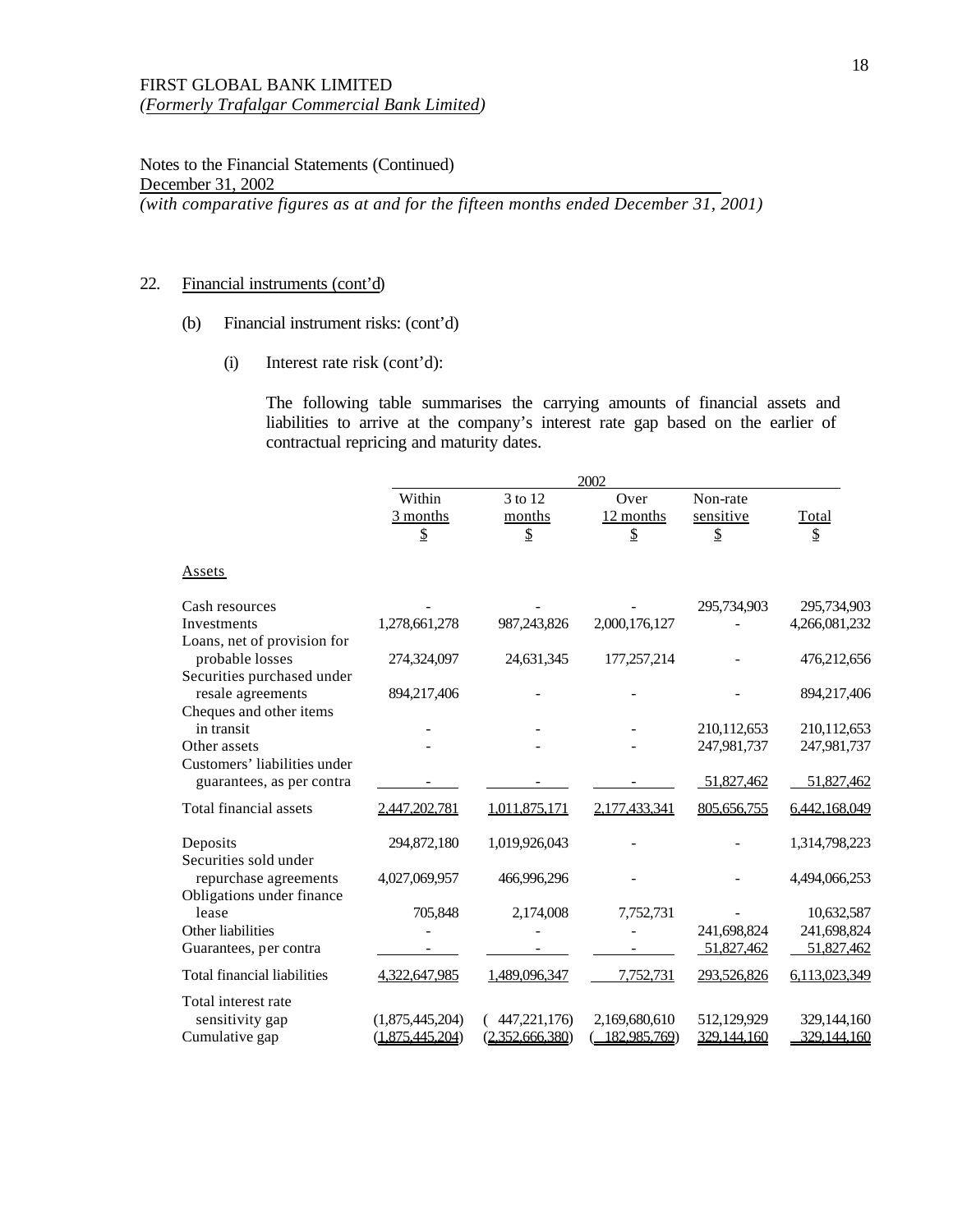Notes to the Financial Statements (Continued) December 31, 2002

*(with comparative figures as at and for the fifteen months ended December 31, 2001)*

## 22. Financial instruments (cont'd)

## (b) Financial instrument risks: (cont'd)

(i) Interest rate risk: (cont'd)

|                                                | 2001                         |                 |               |             |               |
|------------------------------------------------|------------------------------|-----------------|---------------|-------------|---------------|
|                                                | Within                       | 3 to 12         | Over          | Non-rate    |               |
|                                                | $\frac{3 \text{ months}}{2}$ | months          | 12 months     | sensitive   | Total         |
|                                                | \$                           | \$              | \$            | \$          | \$            |
| Assets                                         |                              |                 |               |             |               |
| Cash resources                                 |                              |                 |               | 269,862,074 | 269,862,074   |
| Investments                                    | 211,526,533                  | 272,883,933     | 1,157,652,234 |             | 1,642,062,700 |
| Loans, net of provision                        |                              |                 |               |             |               |
| for probable losses                            | 201,792,944                  | 14,465,772      | 102,232,023   |             | 318,490,739   |
| Securities purchased                           |                              |                 |               |             |               |
| under resale                                   |                              |                 |               |             |               |
| agreements                                     | 463,191,007                  |                 |               |             | 463,191,007   |
| Cheques and other items                        |                              |                 |               |             |               |
| in transit                                     |                              |                 |               | 119,900,646 | 119,900,646   |
| Other assets                                   |                              |                 |               | 139,754,073 | 139,754,073   |
| Customers' liabilities<br>under guarantees, as |                              |                 |               |             |               |
| per contra                                     |                              |                 |               | 16,272,878  | 16,272,878    |
| Total financial assets                         | 876,510,484                  | 287,349,705     | 1,259,884,257 | 545,789,671 | 2,969,534,117 |
| Deposits                                       | 1,084,556,772                | 18,388,736      | 1,500,000     |             | 1,104,445,508 |
| Securities sold under                          |                              |                 |               |             |               |
| repurchase agreements                          | 1,401,595,338                | 205,321,037     |               |             | 1,606,916,375 |
| Obligations under finance                      |                              |                 |               |             |               |
| leases                                         | 181,149                      | 625,471         | 1,319,308     |             | 2,125,928     |
| Other liabilities                              |                              |                 |               | 96,177,063  | 96,177,063    |
| Guarantees, per contra                         |                              |                 |               | 16,272,878  | 16,272,878    |
| <b>Total financial liabilities</b>             | 2,486,333,259                | 224,335,244     | 2,819,308     | 112,449,941 | 2,825,937,752 |
| Total interest rate                            |                              |                 |               |             |               |
| sensitivity gap                                | (1,609,822,775)              | 63,014,461      | 1,257,064,949 | 433,339,730 | 143,596,365   |
| Cumulative gap                                 | (1,609,822,775)              | (1.546.808.314) | 289.743.365)  | 143.596.365 | 143.596.365   |

Average effective yields by the earlier of contractual repricing and maturity dates:

|                              | 2002                        |                             |               |
|------------------------------|-----------------------------|-----------------------------|---------------|
| Within<br>3 months<br>$(\%)$ | $3$ to<br>12 months<br>(% ) | Over<br>12 months<br>$(\%)$ | Total<br>(% ) |
| 17.55                        | 15.87                       | 13.26                       | 15.15         |
| 33.61                        | 25.26                       | 21.89                       | 28.81         |
| 8.96                         | ٠                           |                             | 8.96          |
| 8.70                         | 3.40                        |                             | 5.92          |
| 13.81<br>24E                 | 14.88<br>24.24              | 2200                        | 13.92<br>2220 |
|                              |                             |                             |               |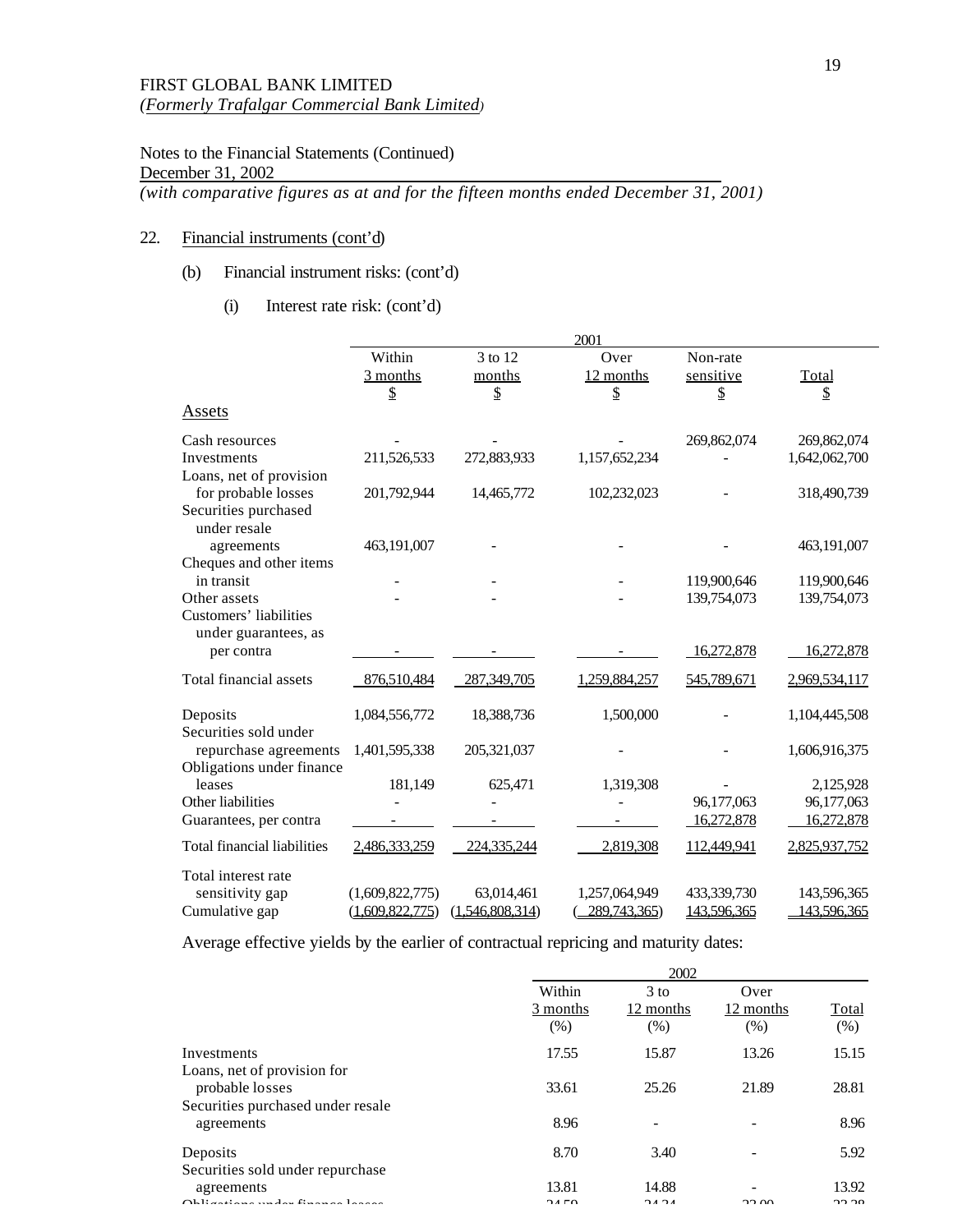Notes to the Financial Statements (Continued) December 31, 2002

*(with comparative figures as at and for the fifteen months ended December 31, 2001)*

## 22. Financial instruments (cont'd)

- (b) Financial instrument risks: (cont'd)
	- (i) Interest rate risk: (cont'd)

Average effective yields by the earlier of contractual repricing and maturity dates:

|                                   | 2001     |           |           |         |
|-----------------------------------|----------|-----------|-----------|---------|
|                                   | Within   | $3$ to    | Over      |         |
|                                   | 3 months | 12 months | 12 months | Total   |
|                                   | (% )     | (% )      | (% )      | $(\% )$ |
| Investments                       | 18.71    | 18.56     | 12.43     | 12.95   |
| Loans, less provision for         |          |           |           |         |
| probable losses                   | 30.61    | 24.63     | 21.84     | 27.52   |
| Securities purchased under resale |          |           |           |         |
| agreements                        | 11.34    | 19.04     |           | 14.70   |
| Deposits                          | 7.77     | 10.11     | 16.67     | 7.82    |
| Securities sold under repurchase  |          |           |           |         |
| agreements                        | 10.56    | 14.75     |           | 11.09   |
| Obligations under finance leases  |          | 27.89     |           |         |

Interest is earned on cash resources held with Bank of America in instances where the daily cleared funds exceed US\$50,000. As at December 31, 2002, the interest rate applicable was 0.92% (2001: 1.17%) per annum.

(ii) Market risk:

Market risk is the risk that the value of a financial instrument will fluctuate as a result of changes in market prices whether those changes are caused by factors specific to the individual security or its issuer or factors affecting all securities traded in the market. The company manages this risk by applying the relevant hedging techniques and maintaining the appropriate gapping strategy. The company has also established limits for specific financial instruments with regard to liquidity and tenure. The company's investment portfolio presently consists mainly of Government of Jamaica instruments denominated in both US and Jamaica dollars, which are all tradable. The company's loans are adequately secured. At the balance sheet date, financial instruments subject to this risk amounted to \$5,636,511,293 (2001: \$2,423,744,447).

(iii) Foreign currency risk:

Foreign currency risk is the risk that the value of a financial instrument will fluctuate due to changes in foreign exchange rates.

The company incurs foreign currency risk on transactions that are denominated in a currency other than the Jamaica dollar, mainly the US dollar. The company is exposed to significant foreign currency risk. The company ensures that the net exposure is kept to an acceptable level by monitoring on a daily basis all currency positions and ensuring adherence to predetermined limits. The company further manages this risk by maximising foreign currency earnings and holding foreign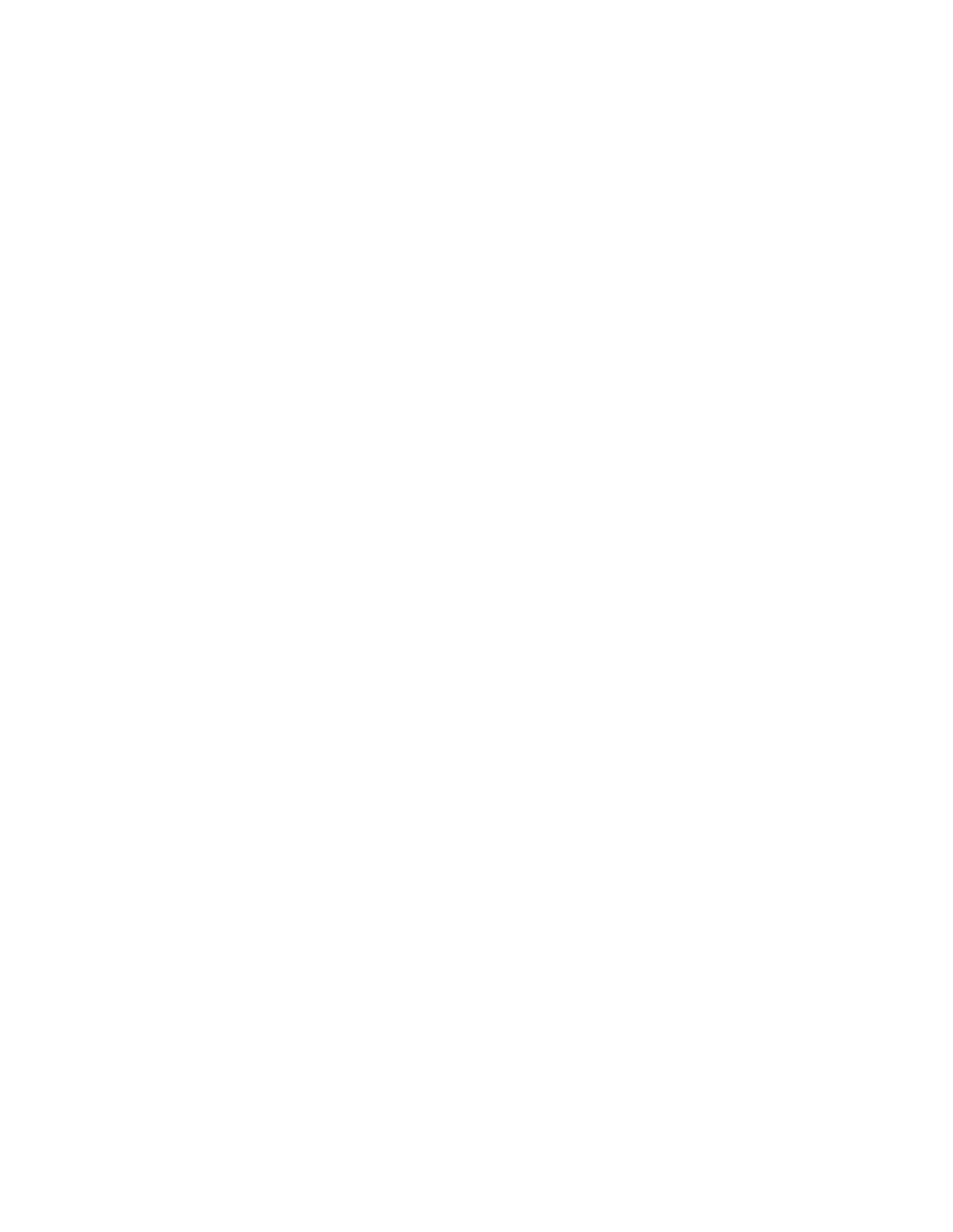Notes to the Financial Statements (Continued) December 31, 2002 *(with comparative figures as at and for the fifteen months ended December 31, 2001)*

#### 22. Financial instruments (cont'd)

- (b) Financial instrument risks: (cont'd)
	- (iii) Foreign currency risk: (cont'd)

At the balance sheet date, the company has net foreign currency assets/(liabilities) as follows:

|                       | 2002      | 2001      |
|-----------------------|-----------|-----------|
| Currency              |           |           |
| United States dollars | 1,008,283 | 1,633,584 |
| Canadian dollars      | 50,187    | 49,198    |
| Pounds sterling       | 67,513)   | 23,606    |

(iv) Credit risk:

Credit risk is the risk that one or both parties to a financial instrument will fail to discharge an obligation resulting in loss to the other party.

The company has significant concentrations of credit risk in investments, loans and securities purchased under resale agreement. The company manages this risk by screening its customers, establishing credit limits, obtaining collaterals for loans and the rigorous follow-up of receivables; ensuring investments and securities purchased under resale agreements are low-risk or held with sound financial institutions or related companies. At the balance sheet date, there were no other significant concentrations of credit risk and the maximum exposure to credit risk is represented by the carrying balance of each financial asset.

The following table summarises the credit exposure to individuals and businesses by sector:

|                               |               | 2002         |             |
|-------------------------------|---------------|--------------|-------------|
|                               |               | Guarantees   |             |
|                               |               | and letters  |             |
|                               | Loans         | of credit    | Total       |
|                               |               |              |             |
| Professional & other services | 265, 242, 158 | 44, 343, 355 | 309,585,513 |
| <b>Individuals</b>            | 145,580,896   | 1,625,860    | 147,206,756 |
| Agriculture                   | 130,085       |              | 130,085     |
| Manufacturing                 | 23,405,457    |              | 23,405,457  |
| Transportation                | 39,611,507    | 5,858,247    | 45,469,754  |
| Distribution                  | 2,171,097     |              | 2,171,097   |
| Tourism                       | 71,456        |              | 71,456      |
|                               | 16.212,656    | 51.827.4     |             |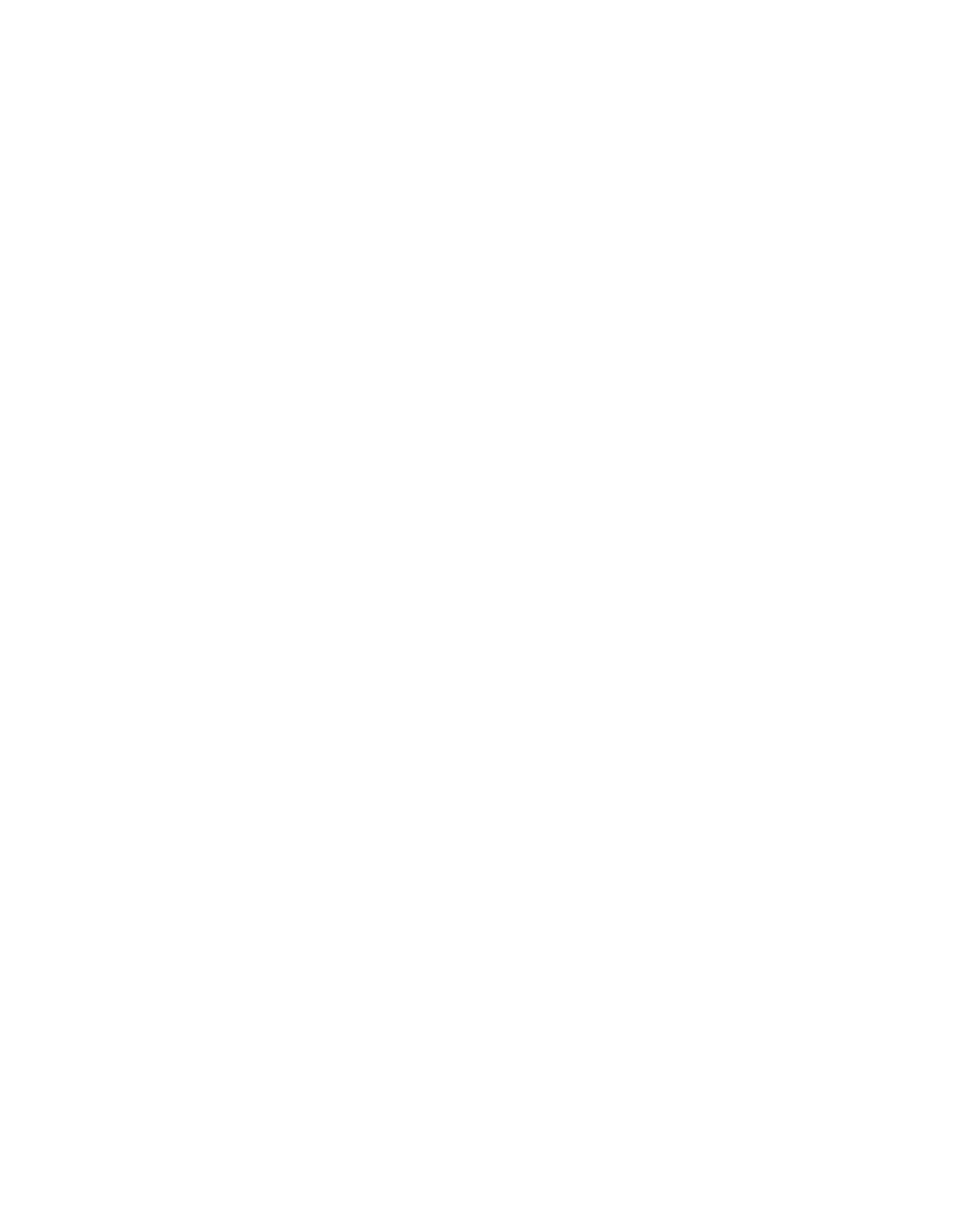Notes to the Financial Statements (Continued) December 31, 2002 *(with comparative figures as at and for the fifteen months ended December 31, 2001)*

#### 22. Financial instruments (cont'd)

#### (b) Financial instrument risks: (cont'd)

(iv) Credit risk (cont'd):

|                               |               | 2001        |             |
|-------------------------------|---------------|-------------|-------------|
|                               |               | Guarantees  |             |
|                               |               | and letters |             |
|                               | Loans         | of credit   | Total       |
|                               |               |             |             |
| Professional & other services | 210,472,333   | 6,696,924   | 217,169,257 |
| <b>Individuals</b>            | 73,373,559    | 2,680,066   | 76,053,625  |
| Manufacturing                 | 11,607,783    |             | 11,607,783  |
| Transportation                | 12,410,965    | 5,000,000   | 17,410,965  |
| Distribution                  | 5,617,587     | 1,895,888   | 7,513,475   |
| Tourism                       | 5,008,512     |             | 5,008,512   |
|                               | \$318,490,739 |             | 334.763.617 |

(v) Liquidity risk:

Liquidity risk, also referred to as funding risk, is the risk that the company will encounter difficulty in raising funds to meet commitments associated with financial instruments. Liquidity risk may result from an inability to sell a financial asset quickly at, or close to, its fair value. Prudent liquidity risk management implies maintaining sufficient cash and marketable securities, and the availability of funding through an adequate amount of committed credit facilities. Due to the nature of the underlying businesses, the management of the company aims at maintaining flexibility in funding by having adequate credit facilities and marketable financial instruments. The company also has in place the appropriate limits with regard to liquid instruments and total assets and continues to apply the appropriate gapping strategy.

(vi) Cash flow risk:

Cash flow risk is the risk that future cash flows associated with a monetary financial instrument will fluctuate in amount.

The company manages this risk through budgetary measures ensuring, as far as possible, that financial assets and liabilities are matched to mitigate any significant adverse cash flows.